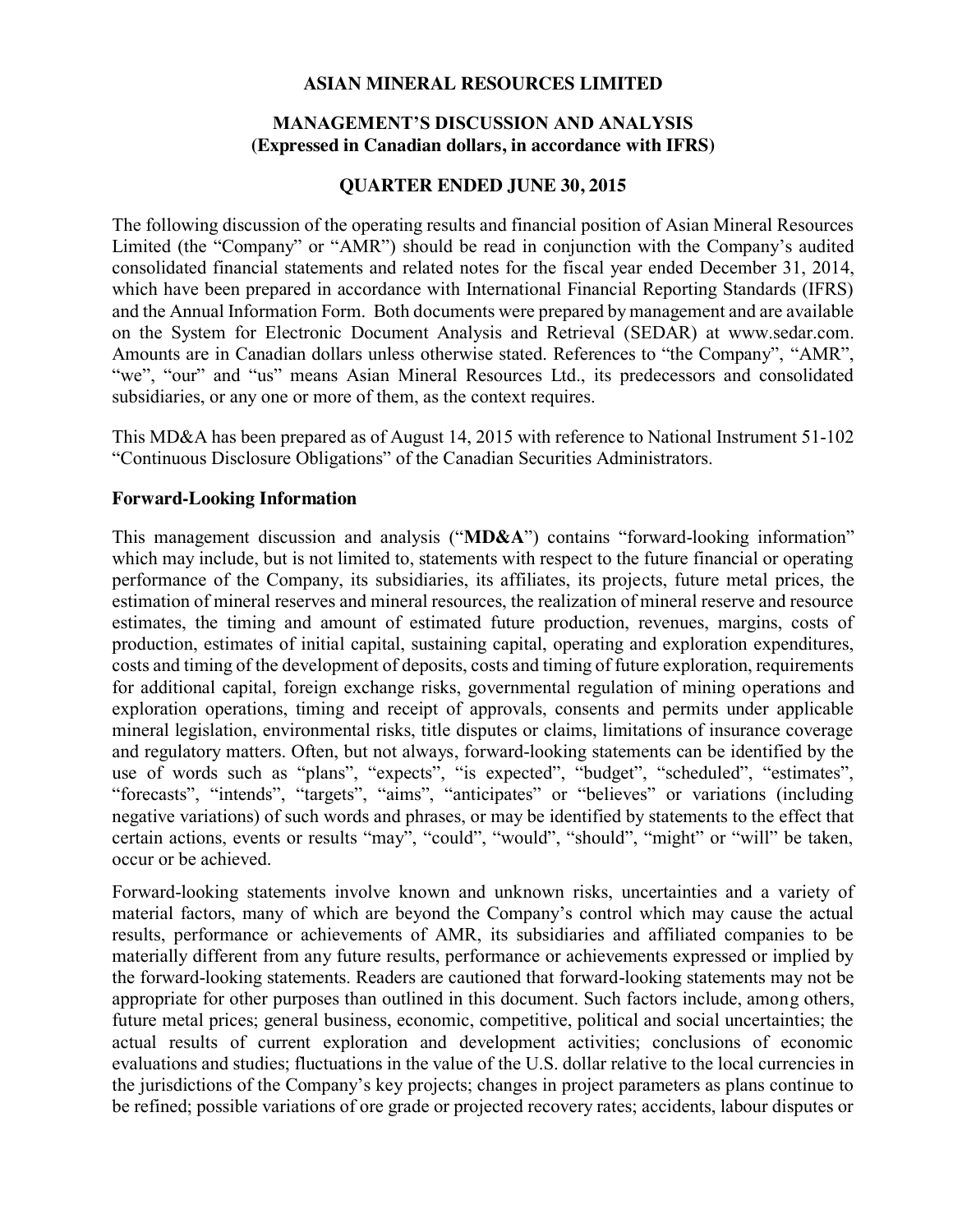slow-downs and other risks of the mining industry; climatic conditions; political instability, insurrection or war, civil unrest or armed assault; labour force availability and turnover; delays in obtaining financing or governmental approvals or in the completion of exploration and development activities; as well as those factors referred to in the section entitled "Risks and Uncertainties" section of the MD&A. The reader is also cautioned that the foregoing list of factors is not exhausted of the factors that may affect the Company's forward-looking statements.

Although the Company has attempted to identify important factors that could cause actual actions, events or results to differ materially from those described in forward-looking statements, there may be other factors that cause actions, events or results to differ from those anticipated, estimated or intended. Forward-looking statements contained herein are made as of the date of this document and, except as required by applicable law, the Company disclaims any obligation to update any forward-looking statements, whether as a result of new information, future events or results or otherwise. There can be no assurance that forward-looking statements will prove to be accurate, as actual results and future events could differ materially from those anticipated in such statements. Accordingly, readers should not place undue reliance on forward-looking statements.

In addition, please note that statements relating to "reserves" or "resources" are deemed to be forward-looking information as they involve the implied assessment, based on certain estimates and assumptions, that, the resources and reserves described can be profitably mined in the future.

#### **BUSINESS**

The Company was originally incorporated pursuant to the *New Zealand Companies Act* 1993. Effective December 31, 2004, it was continued as a British Columbia corporation under the *British Columbia Business Corporations Act*. The Company owns 100% of AMR Nickel Limited ("**AMRN**") and 100% of Asian Nickel Exploration Limited, both of which are incorporated pursuant to the laws of the Cook Islands. Through AMRN, the Company owns 90% of Ban Phuc Nickel Mines LLP ("**BPNM**"), a limited liability company established in 1993 under the laws of the Socialist Republic of Vietnam pursuant to a Foreign Investment Licence ("**FIL**") and a related Joint Venture Agreement and Charter whereby AMRN and Mineral Development Company ("**Mideco**"), an agency of the Ministry of Heavy Industry of Vietnam, formed BPNM to jointly explore and develop what was originally a  $600 \text{ km}^2$  area designated in the FIL and is now 150 km<sup>2</sup> in Son La Province in north west Vietnam. Ownership of BPNM was originally held by AMRN as to 70% and by Mideco as to 30%. Mideco subsequently assigned a 10% interest in BPNM to Son La Mechanical Engineering Company, a company which was privatized and renamed Son La Mechanical Engineering Joint Stock Company ("**Coxama**"). In mid-2006, AMRN acquired Mideco's 20% interest so as to increase its interest to its current 90%.

The FIL was replaced in 2006 by an investment certificate issued under a new Law on Enterprises which provides for the establishment, management, organization and operation of various types of business enterprise carrying on business in all economic sectors in Vietnam and an Investment Law which replaced the legislation under which the FIL was granted. Concurrently, the Joint Venture Agreement and Charter were amended to conform with the new legislation and the revised ownership of BPNM. Development of the Project was completed in mid-2013 and commercial production was reached in November 2013.

Effective July 1, 2011 Vietnam adopted a new Mining Law which has been implemented by various decrees. The new Law introduced a mandatory auction requirement for all mining areas except those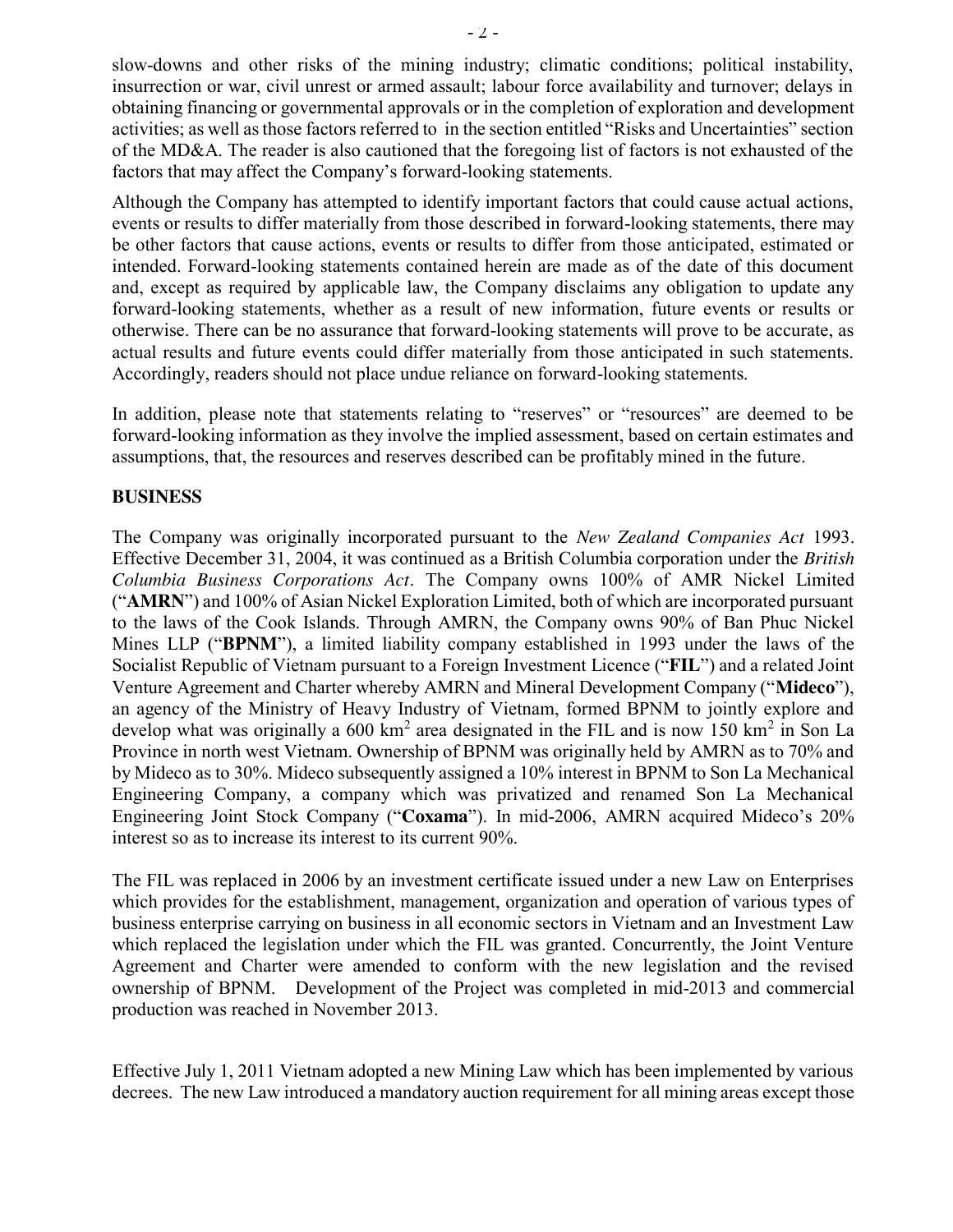which are delineated as not subject to auction. The auction requirement is the subject of a Decree which became effective on April 25, 2012, setting out the criteria for areas which may be exempted from the auction requirement for new exploration licences. BPNM has obtained a principle approval from the Government Office on exemption of the Ban Phuc areas from the auction process requirements and application by BPNM for exploration and mining licenses over the target areas. Notably, Ban Phuc areas have been delineated as not subject to auction under a new decision by the Prime Minister effective on January 27, 2014.

In late 2010, the Vietnamese Government passed a new law, the Mineral Law 2010. Decree 15 of the law included a new statutory fee titled "mining rights grant fee". The Mineral Law 2010 provided the fee to be determined based on price, reserve, quality and type of the relevant mineral; however, until late 2013, both the Mineral Law 2010 and the Decree 15 did not specify the formula for calculation and thus there was no basis to estimate the fee payable. In November 2013, the Vietnamese Government issued Decree 203 which outlined the formula to calculate the mining rights grant fee and on that basis the Company estimated the cost of the fee and recognized a provision of \$4.6 million in its 2013 consolidated financial statements. On 6 February 2015, the Company received Decision No. 288/QD-BTNMT issued by the Ministry of Natural Resources and Environment ("MONRE") to amend the contents specified in the Mineral Mining License. In the Decision, the mining rights grant fee was fixed at \$2.9 million and is payable in annual installments over the three years from 2015 to 2017.

In July 2014, the Company's subsidiary, BPNM was awarded a mineral exploration license ("Exploration License") and commenced an exploration programme which provides for the exploration of nickel-copper mineralization over a significant area around its operating Ban Phuc nickel mine in Son La, Vietnam. Highlights of the Exploration License are:

- Provides BPNM with exclusive rights to explore within 49.7 km2 of Son La province, Vietnam.
- Immediate focus on targeted extensions to the currently operating Ban Phuc mine.
- Encompasses multiple high-priority targets already identified and well understood by BPNM through its surface exploration programme.
- Following successful exploration, allows BPNM to apply for and obtain additional mining licences with no auction requirements (subject to positive feasibility study and EIA).

## **Second quarter Highlights**

- Completed ramp up of production
- The target mine production rate of  $31,686$  tonnes per month was exceeded by 17%, averaging 37,073 per month for a total of 111,218 tonnes for Q2 2015
- $\bullet$  Tonnes milled of 111,199
- Produced 2,033 tonnes of nickel contained metal in concentrate
- Produced 972 tonnes of copper contained metal in concentrate
- Net Sale revenues of  $$20,498,526$  after  $$5,007,417$  export tax

## **Outlook for 2015**

- Completion of all Mine Development ahead of Schedule.
- Complete current life of mine Tailings Storage Facility ("TSF") construction
- Commence exploration on key priority targets within the mine corridor.
- Continue to implement key operational cost reduction strategies
- Improve on current systems and reporting standards to further optimize the business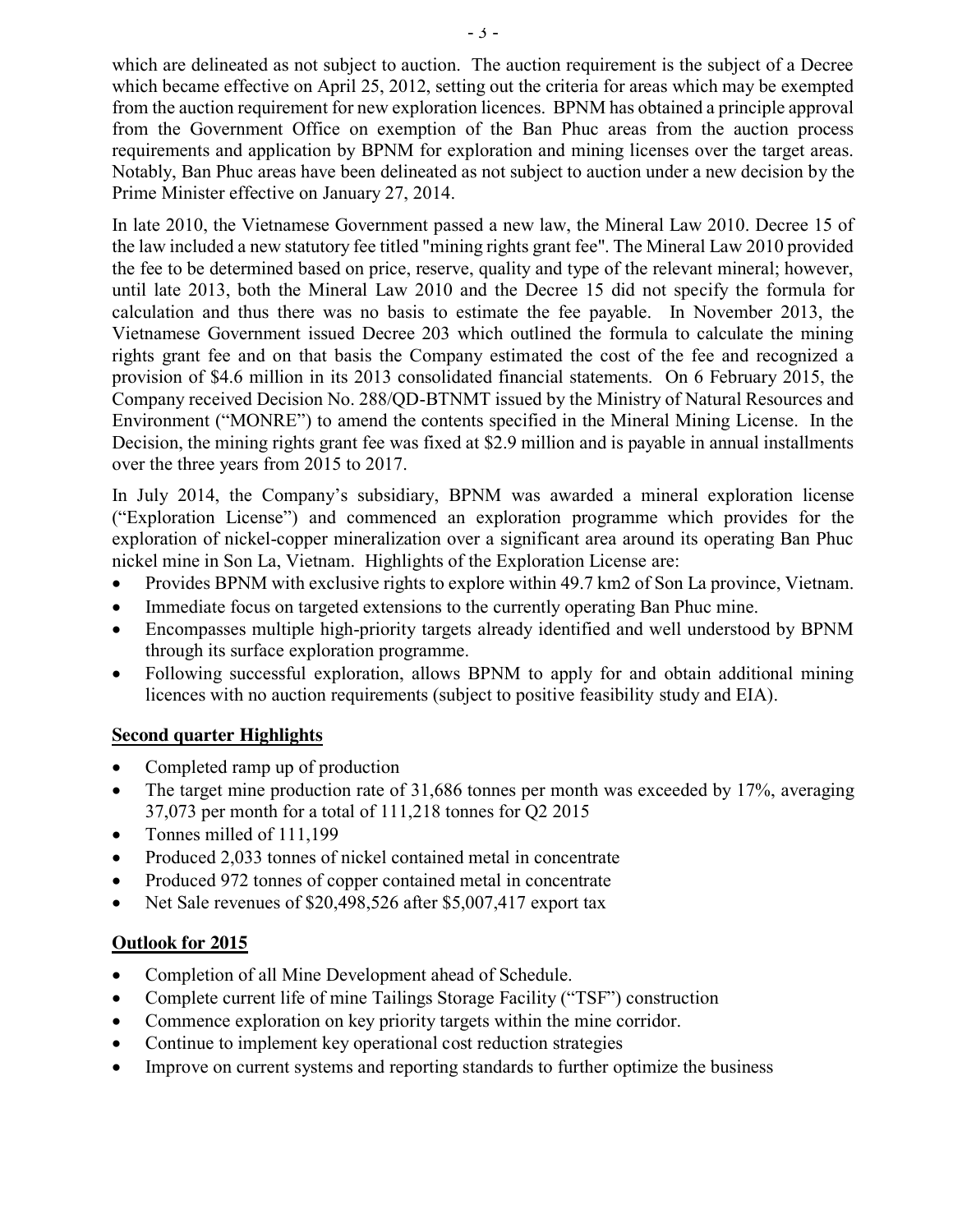- Review and analyze key life of mine extensional opportunities within the high grade disseminated zone outside of the current reserve.
- Continue to develop in country value add opportunities.

## **THE QUARTER IN REVIEW**

#### **Financing Transactions**

### *Project financing loan*

The Ban Phuc Nickel project loan was renegotiated in April 2015, reducing the interest rate from LIBOR (6-month) plus 5.0% to LIBOR (6-month) plus 4.5%. Facility repayments of US\$2 million was made in each of March 2015 June 2015. The loan balance at June 30 2015 was US\$12 million.

The US\$3.0 million revolving working capital credit facility, which was to expire in December 2014, has been approved on May 25, 2015 to continue for the period from June 2015 to June 2016. Both loan facilities are secured by the assets of BPNM and a corporate guarantee by the Company.

### **Corporate Changes**

On July 1, 2015 Evgenij Iorich was appointed to the Board of Directors of the Company to replace Stephen Gill who retired from the Board. Mr. Iorich has extensive experience in the natural resources sector, over a broad range of bulk commodities, precious and base metals. He is currently a Vice President at Pala Investments where he is actively involved with a number of portfolio companies focusing on a range of strategic initiatives, operational and financial planning and structuring and M&A opportunities. Prior to joining Pala in 2006, Mr. Iorich was a financial manager at Mechel, the Russian metals and mining company. Mr. Iorich is also a Director of Peninsula Energy and Serinus Energy.

## **BAN PHUC MINE OPERATIONS**

For the quarter ended June 30, 2015 the Ban Phuc Nickel mine was targeted to produce an average of 31,686 tonnes of ore per month but was able to exceed this by 17%, averaging 37,073 tonnes for a total of 111,218 tonnes mined for the quarter. The operation achieved 4 shipments in the quarter totaling 23,800 wet metric tonnes of nickel concentrate sold.

The mine is expected to produce an average of 380,000 tonnes of ore per annum, higher than earlier budgeted mining plans, with improved overall project returns. The Ban Phuc mining license was successfully amended to allow for these increased excavation rates.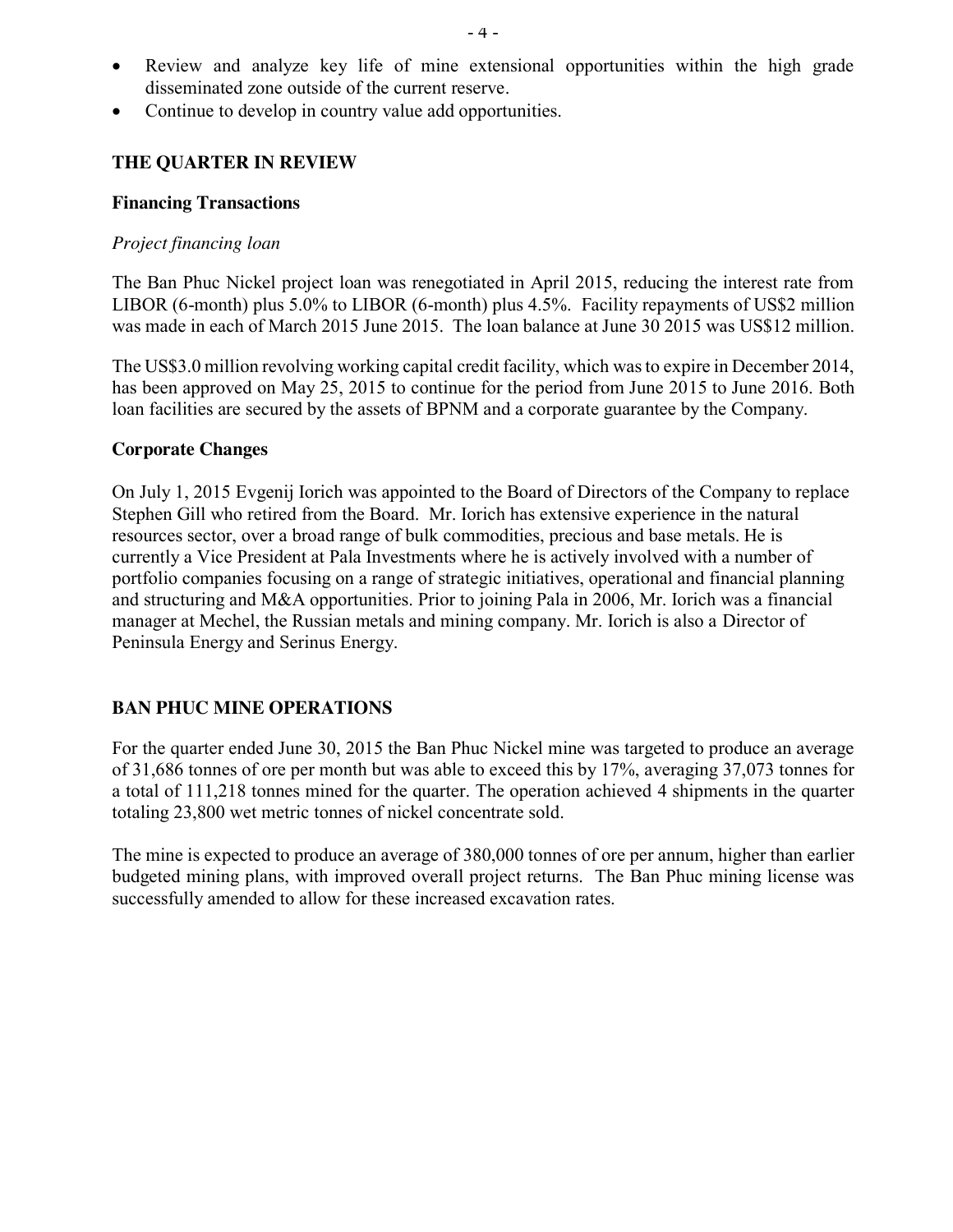# **BAN PHUC RESERVES AND RESOURCES**

|                                                                                          | <b>Ban Phuc MSV Mineral Resource Estimate</b> |                 |                 |                                                        |       |                 |                 |         |         |         |
|------------------------------------------------------------------------------------------|-----------------------------------------------|-----------------|-----------------|--------------------------------------------------------|-------|-----------------|-----------------|---------|---------|---------|
|                                                                                          |                                               |                 |                 | Grade Tonnage Reported above a Cut off of 0.40% Nickel |       |                 |                 |         |         |         |
| Ni<br>MgO<br><b>Nickel</b><br>Tonnes<br>Cu<br>Co<br><b>Category</b><br>Fe<br>Copper<br>S |                                               |                 |                 |                                                        |       |                 | Cobalt          |         |         |         |
|                                                                                          | (Mt)                                          | Grade           | Grade           | Grade                                                  | Grade | Grade           | Grade           | (000't) | (000't) | (000't) |
|                                                                                          |                                               | $\mathscr{G}_o$ | $\mathscr{G}_o$ | $\mathscr{G}_0$                                        | $\%$  | $\mathscr{G}_o$ | $\mathcal{O}_0$ |         |         |         |
| Measured                                                                                 | 0.73                                          | 2.78            | 1.16            | 0.07                                                   | 13.53 | 4.39            | 26.09           | 20      | 8       |         |
| Indicated                                                                                | 0.96                                          | 2.60            | 1.22            | 0.06                                                   | 12.94 | 2.04            | 25.01           | 25      | 12      |         |
| Measured $+$                                                                             | 1.69                                          | 2.68            | 1.19            | 0.06                                                   | 13.20 | 3.06            | 25.48           | 45      | 20      |         |
| Indicated                                                                                |                                               |                 |                 |                                                        |       |                 |                 |         |         |         |
| Inferred                                                                                 | 0.17                                          | 1.94            | 0.80            | 0.03                                                   | 10.04 | 6.76            | 20.27           | 3       |         |         |

A full summary of the mineral resources for MSV and Disseminated Mineralization estimated as of February 15, 2013 are shown in the following tables:

*Mineral Resource estimate results from Ban Phuc MSV Deposit. The mineral resource was estimated within constraining wireframe solids based on a nominal lower cut-off grade of 0.4% Ni. Ordinary kriging wth high grade treatment.*

| <b>Ban Phuc Disseminated Mineralization Resources Estimate</b><br>Grade Tonnage Reported above a Cut off of 0.90% Nickel |                       |                                |                                |                       |                      |                        |                       |                          |                          |                   |
|--------------------------------------------------------------------------------------------------------------------------|-----------------------|--------------------------------|--------------------------------|-----------------------|----------------------|------------------------|-----------------------|--------------------------|--------------------------|-------------------|
| <b>Category</b>                                                                                                          | <b>Tonnes</b><br>(Mt) | Ni<br>Grade<br>$\mathscr{Y}_o$ | Cu<br>Grade<br>$\mathscr{G}_o$ | Co<br>Grade<br>$(\%)$ | S<br>Grade<br>$(\%)$ | MgO<br>Grade<br>$(\%)$ | Fe<br>Grade<br>$(\%)$ | <b>Nickel</b><br>(000't) | <b>Copper</b><br>(000't) | Cobalt<br>(000't) |
| Measured                                                                                                                 | 0.2                   | 1.05                           | 0.15                           | 0.01                  | 1.14                 | 15.83                  | 3.75                  | 2.1                      | 0.3                      | 0.0               |
| Indicated                                                                                                                | 0.7                   | 1.23                           | 0.14                           | 0.02                  | 0.53                 | 21.69                  | 5.58                  | 8.4                      | 1.0                      | 0.1               |
| Measured<br>$^+$<br>Indicated                                                                                            | 0.9                   | 1.19                           | 0.14                           | 0.02                  | 0.67                 | 20.37                  | 5.17                  | 10.5                     | 1.3                      | 0.1               |
| Inferred                                                                                                                 | 0.4                   | 1.14                           | 0.04                           | 0.00                  | 0.09                 | 5.93                   | 1.66                  | 4.4                      | 0.2                      | 0.0               |

*Mineral Resource estimate results for Ban Phuc Disseminated Mineralization Deposit. The resource is quoted from blocks above the specified cut-off grade of 0.9% Ni.*

#### **Notes:**

- 1. Mineral Resources that are not Mineral Reserves do not have a demonstrated viability.
- 2. The stated Mineral Resources have been prepared in accordance with Canada's National Instrument 43-101 *Standards of Disclosure for Mineral Projects* (NI 43-101) and are classified in accordance with the Canadian Institute of Mining, Metallurgy and Petroleum's (CIM) "CIM Definition Standards – For Mineral Resources and Mineral Reserves."
- 3. Dr. Bielin Shi of CSA Global Pty Ltd, who is independent of AMR and is a "qualified person" within the meaning of NI 43-101 has reviewed and accepts responsibility for the stated Mineral Resource estimates in the form and context in which they appear. Dr. Shi is not aware of any environmental, permitting, legal, title, taxation, socio-economic, marketing or political issues what would materially affect the stated Mineral Resource estimates.
- 4. For more detailed information regarding the Ban Phuc MSV deposit, DISS deposit, key assumptions, parameters, sampling, analytical methods, quality assurance program, geology, geological controls and mineralization see: the Company's NI 43-101 Technical Report dated February 5, 2013 (as amended February 15, 2013) available at [www.sedar.com.](http://www.sedar.com/)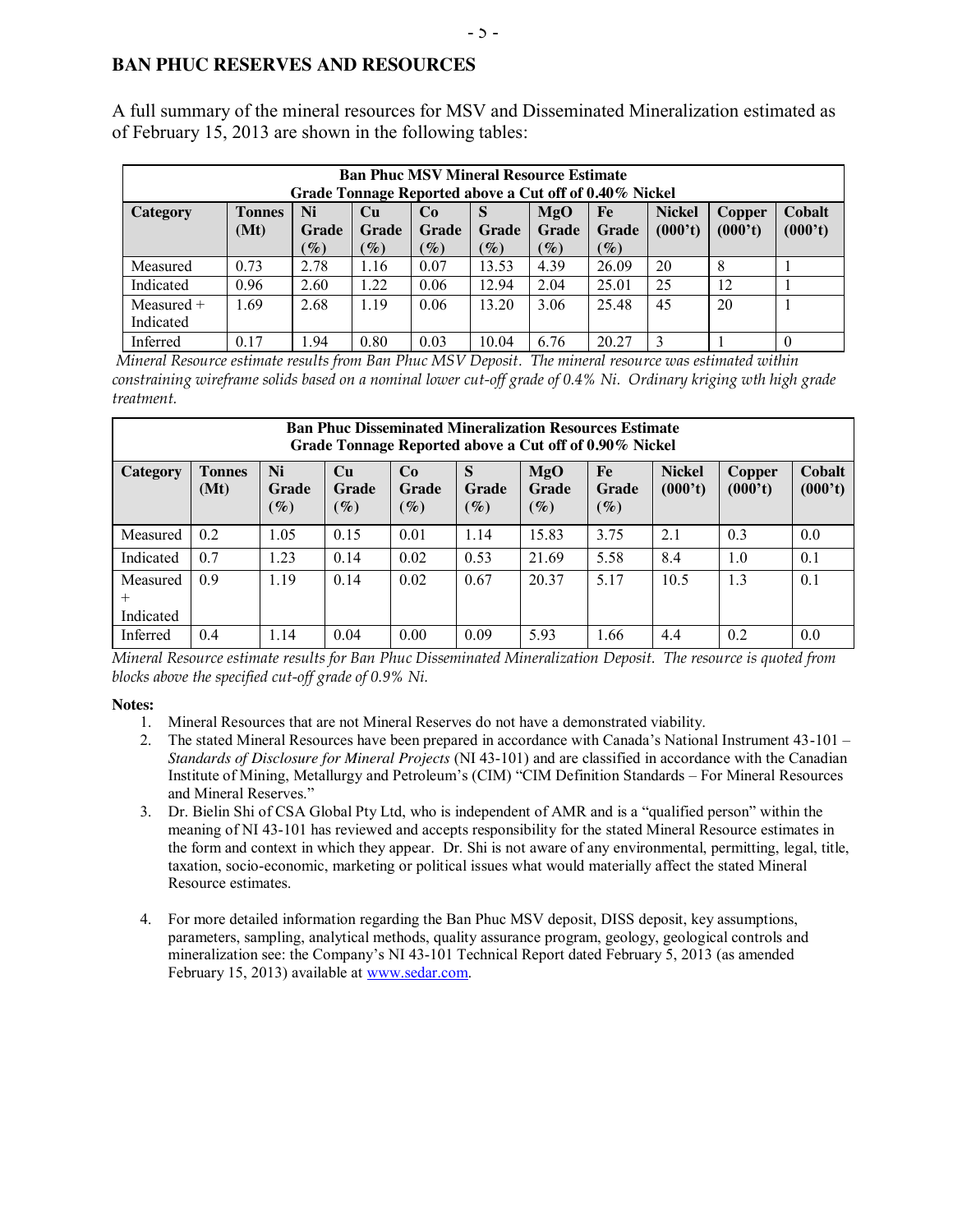The Ban Phuc mineral reserve estimate as of February 15, 2013 is shown in the following table:

| <b>Item</b>                    | Mt      | Ni grade<br>$\mathcal{O}_{\mathcal{O}}$ | Cu grade<br>$\mathcal{O}_0$ | Co grade<br>$\%$ |
|--------------------------------|---------|-----------------------------------------|-----------------------------|------------------|
| <b>Proven Mineral Reserves</b> | 0.7     |                                         | l .O                        | 0.06             |
| Probable Mineral Reserves      | 0 O     |                                         |                             | 0.04             |
| <b>Total Mineral Reserves</b>  | $\cdot$ |                                         | L C                         | 0.05             |

Notes:

- 1. The stated Mineral Reserve comprises MSV mineralization only.
- 2. Mr. John Wyche of Australian Mine Design and Development Pty Ltd, who is independent of AMR and is a "qualified person" within the meaning of NI 43-101 has reviewed and accepts responsibility for the stated Mineral Reserve estimate in the form and context in which it appears. Mr. Wyche is not aware of any environmental, permitting, legal, title, taxation, socio-economic, marketing or political issues that would materially affect the states Mineral Reserve estimate.
- 3. The stated Mineral Reserve estimate has been prepared in accordance with NI 43-101 and is classified in accordance with CIM's "CIM Definition Standards – For Mineral Resources and Mineral Reserves".
- 4. The stated Mineral Reserve estimate using a nickel price of US\$21,310/t, copper price of US\$8,419/t and cobalt price of US\$34,000/t.
- 5. The annual ore production estimate is 360,000 tpa.
- 6. The states Mineral Reserve estimate includes Vietnamese government royalties of 10% and export tariffs of 20% for nickel and cobalt and 30% for copper.
- 7. For more detailed information regarding the Ban Phuc MSV deposit key assumptions, parameters sampling, analytical methods, quality assurance program, geology, geological controls and mineralization see the Technical Report available at [www.sedar.com.](http://www.sedar.com/)
- 8. Reserves are a subset of Mineral Resources and are not additive.

|                                            | <b>Quarter June</b><br>30, 2015 | <b>Quarter June</b><br>30, 2014 |
|--------------------------------------------|---------------------------------|---------------------------------|
| Ore Mined (tonnes)                         | 111,218                         | 100,143                         |
| Ore Milled (tonnes)                        | 111,199                         | 101,139                         |
| Ni Concentrate Produced (dmt)              | 21,238                          | 18,136                          |
| Average Ni grade (%)                       | 2.11                            | 2.06                            |
| Ni recovery $\left(\frac{0}{0}\right)$     | 87                              | 84                              |
| Ni concentrate grade $(\% )$               | 9.6                             | 9.6                             |
| Ni contained metal in concentrate (tonnes) | 2,033                           | 1,746                           |
| Ni payable metal in concentrate (tonnes)   | 1,423                           | 1,222                           |
| Average Cu grade (%)                       | 0.93                            | 0.93                            |
| Cu recovery $(\% )$                        | 94                              | 91                              |
| Cu concentrate grade $(\% )$               | 4.6                             | 4.7                             |
| Cu contained metal in concentrate (tonnes) | 972                             | 852                             |
| Cu payable metal in concentrate (tonnes)   | 486                             | 426                             |

#### **PRODUCTION RESULTS**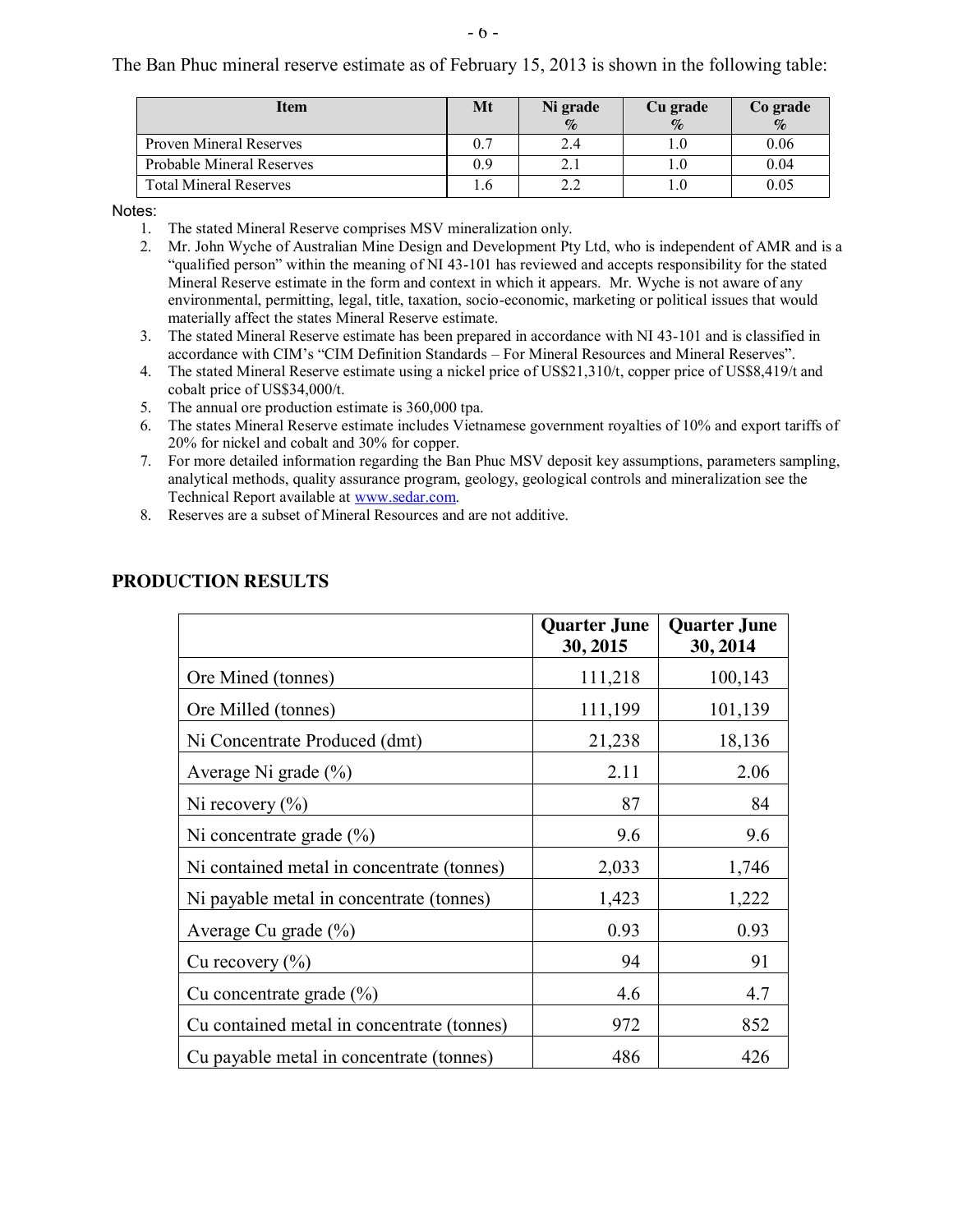#### **FINANCIAL SUMMARY**

# **Selected Quarterly Information**

|                                                 | <b>Quarter to</b><br>June 30, 2015 | <b>Quarter to</b><br>June 30, 2014 | <b>Quarter to</b><br>June 30, 2013 | <b>Quarter to</b><br>June 30, 2012 |
|-------------------------------------------------|------------------------------------|------------------------------------|------------------------------------|------------------------------------|
| <b>Sale Revenues</b>                            | \$20,498,526                       | \$21,082,872                       | $\mathbb{S}$ -                     | $\mathbb{S}$ -                     |
| Interest Income                                 | \$30,442                           | \$442                              | \$41,892                           | \$2,021                            |
| Net Income/(Loss)                               | $(\$3,309,734)$                    | \$3,865,914                        | $(\$3,821,347)$                    | $(\$793,791)$                      |
| Income/(Loss) per common share<br>(non-diluted) | \$0.00                             | \$0.01                             | $(\$0.01)$                         | \$0.00                             |
| $Income/(Loss)$ per common share<br>(diluted)   | \$0.00                             | \$0.01                             | $(\$0.01)$                         | \$0.00                             |
| <b>Total Assets</b>                             | \$64,233,860                       | \$76,929,889                       | \$52,238,661                       | \$30,945,743                       |
| Total Long term financial liabilities           | \$12,846,356                       | \$22,481,507                       | \$315,960                          | \$215,600                          |

## **KEY OPERATING INFORMATION – BAN PHUC MINE**

|                                                          | <b>Jun 30,</b><br>2015 | <b>Mar 31,</b><br>2015 | Dec 31,<br>2014 | Sep 30,<br>2014 | <b>Jun 30,</b><br>2014 |
|----------------------------------------------------------|------------------------|------------------------|-----------------|-----------------|------------------------|
| Ore Mined (tonnes)                                       | 111,218                | 116,099                | 108,971         | 111,276         | 100,143                |
| Ore Milled (tonnes)                                      | 111,199                | 118,951                | 109,258         | 111,680         | 101,139                |
| Ni Concentrate Produced<br>(dmt)                         | 21,238                 | 21,980                 | 20,501          | 19,136          | 18,136                 |
| Payable Nickel Produced<br>(tonnes)                      | 1,423                  | 1,477                  | 1,371           | 1,289           | 1,222                  |
| Payable Copper Produced<br>(tonnes)                      | 486                    | 514                    | 480             | 449             | 426                    |
| Ni Concentrate Sold (dmt)                                | 21,489                 | 20,874                 | 22,946          | 18,820          | 16,274                 |
| Cash cost per Ni payable<br>produced tonne (1)           | \$7,681                | \$7,714                | \$6,557         | \$6,280         | \$5,847                |
| Total production costs per<br>Ni concentrate tonne $(2)$ | \$15,676               | \$15,196               | \$14,837        | \$14,665        | \$13,473               |

(1) Cash costs net of by-products per payable Ni concentrate tonne include mining, processing, transportation, selling costs and direct overhead, net of Cu and Co credits.

(2) Total production costs per Ni tonne contained in concentrate include mining, processing, transportation, selling costs, direct overhead, depreciation and amortization at the operation sites.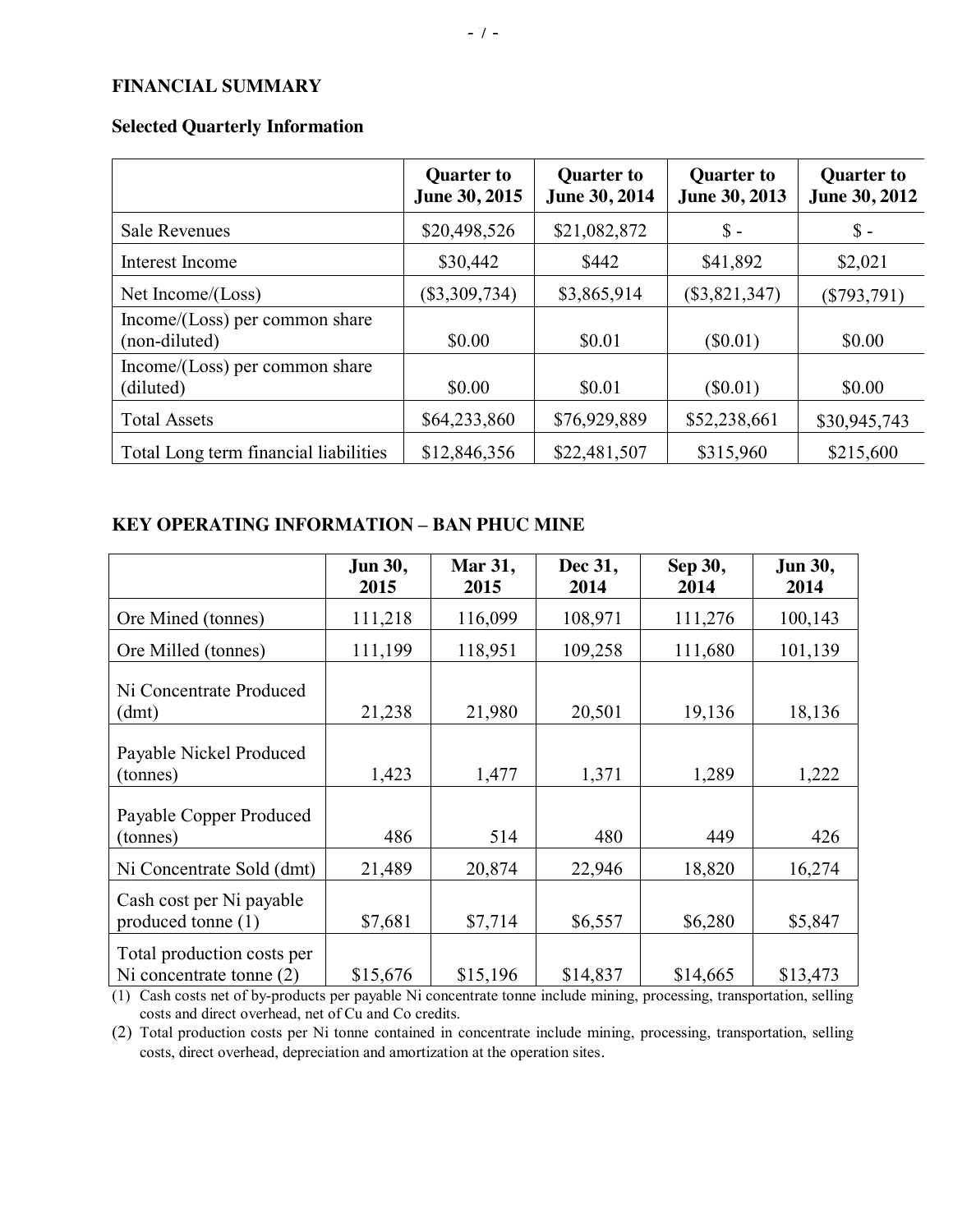| $\frac{1}{2}$                                 |                                    |                                           |                                           |  |  |  |  |  |
|-----------------------------------------------|------------------------------------|-------------------------------------------|-------------------------------------------|--|--|--|--|--|
|                                               | <b>Quarter to</b><br>June 30, 2015 | <b>Quarter to</b><br><b>June 30, 2014</b> | <b>Quarter to</b><br><b>June 30, 2013</b> |  |  |  |  |  |
| Expensed exploration costs                    | \$284,833                          | \$117,977                                 | \$830                                     |  |  |  |  |  |
| Expensed research and development costs (net) |                                    |                                           |                                           |  |  |  |  |  |
| of depreciation)                              | Nil                                | Nil                                       | Nil                                       |  |  |  |  |  |
| Building, infrastructure, plant, machinery,   |                                    |                                           |                                           |  |  |  |  |  |

motor vehicles (net of depreciation)  $$25,541,371$   $$43,631,250$   $$1,455,701$ 

franchises (net of depreciation/amortization)  $\begin{array}{|l} \hline \text{ $}52,181,403 & \text{ $}4,038,909 & \text{ $}202,362 \end{array}$ Construction in progress (1)  $$3,947,424$   $$6,308,284$   $$34,232,240$ 

#### **Additional Disclosure for Venture Issuers without Significant Revenue (all figures relate to the Ban Phuc Property)**

(1) Construction in progress in Q2, 2015 relates to works in progress on TSF stage 2 and mine development.

#### **Results of Operations for the Quarter Ended June 30, 2015**

Furniture and office equipment, licences and

For the quarter ended June 30, 2015 and 2014, AMR incurred a net loss of \$3,309,734 or \$0.00 (fully diluted \$0.00) per share and a net income \$3,865,914 or \$0.01 (fully diluted \$0.01) per share, respectively.

The detailed operating results of the quarters ended June 30, 2015 and 2014 as follows:

|                                     | 2015              | 2014             |
|-------------------------------------|-------------------|------------------|
| Revenue                             | \$<br>20,498,526  | \$<br>21,082,872 |
| Costs of sales                      |                   |                  |
| Production costs                    |                   |                  |
| Mining production costs             | (7,074,194)       | (3,999,077)      |
| Processing costs                    | (1,658,325)       | (1,388,870)      |
| Other production costs              | (654,006)         | (1,306,339)      |
| Depreciation and amortization       | (8, 734, 620)     | (5,702,024)      |
| Other                               | (38, 329)         | 517,519          |
| Royalty                             | (1,284,405)       | (1,551,005)      |
| Concentrate transport and logistics | (2,262,188)       | (1,855,448)      |
| Operating income/(loss)             | (1,207,541)       | 5,797,628        |
| General administrative expenses     |                   |                  |
| Salaries, wages and benefits        | (702, 356)        | (450, 326)       |
| Taxes & fees                        | (167, 622)        | (215,058)        |
| Professional and regulatory         | (104, 308)        | (66,321)         |
| Other                               | (644, 537)        | (612, 421)       |
| Exploration                         | (284, 833)        | (117,977)        |
| Finance income                      | 30,442            | 442              |
| Finance expenses                    | (228, 979)        | (470, 053)       |
|                                     |                   |                  |
| Income/(Loss) for the period        | \$<br>(3,309,734) | \$<br>3,865,914  |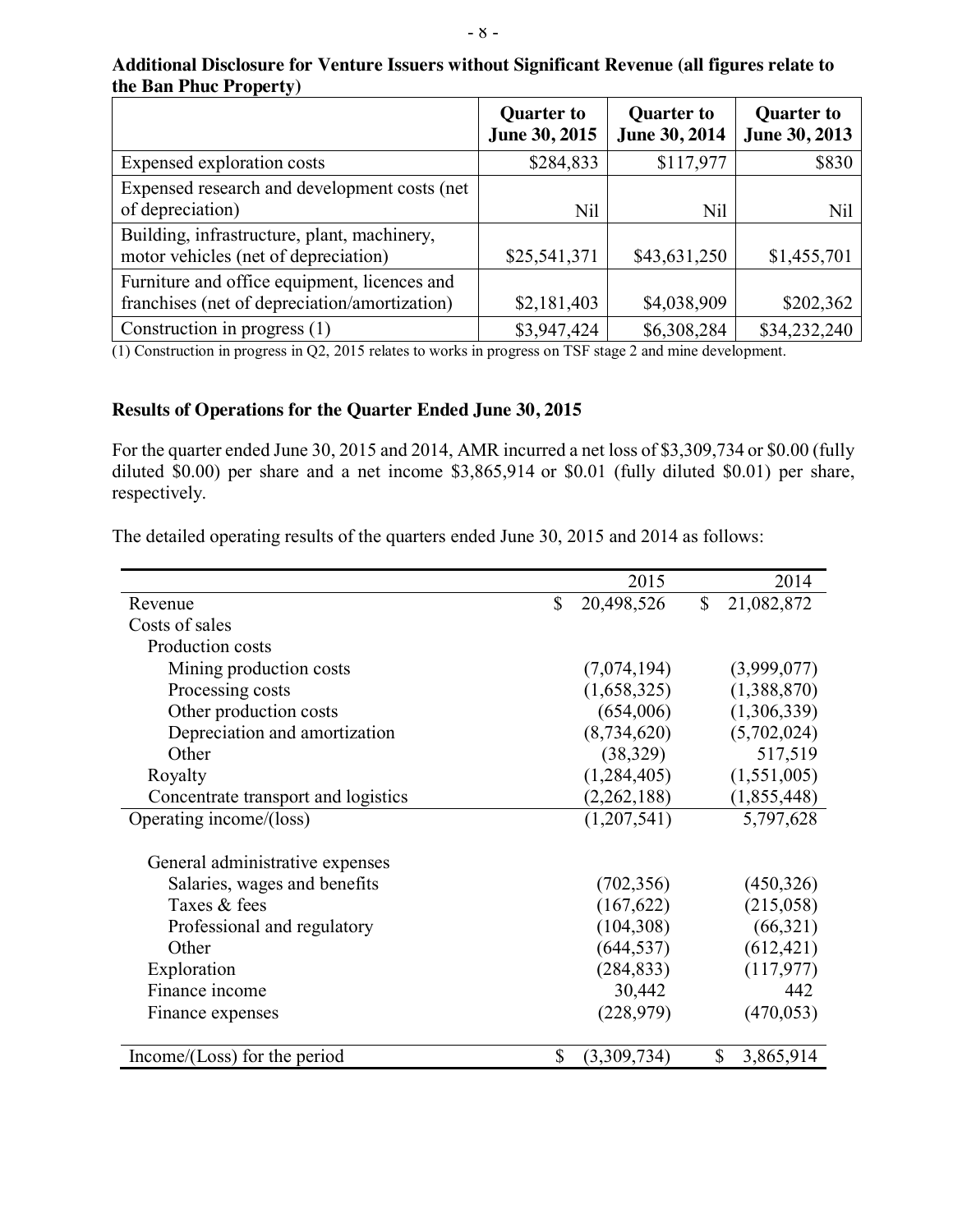- The Company's Q2 2015 revenues of \$20.5 million were comprised of 4 shipments of nickel concentrate sales with 23,800 wet metric tonnes sold ("wmt"), while Q2 2014 revenues of \$21.1 million were also comprised of 4 shipments of nickel concentrate sales with 17,750 wmt sold. The average nickel price of Q2 2015 and 2014 were \$16,012 (US\$13,024) and \$20,128 (US\$18,463) respectively.
- Production costs:
	- $\checkmark$  Mining production costs increased to \$7.1 million in Q2 2015 from \$4.0 million in the same quarter in 2014 mainly due to: (i) higher mined ore production tonnes in Q2 2015 (111,218 tonnes) in comparison with Q2 2014 (100,143 tonnes) to lead to higher costs for explosives, ground support, consumable, fuel, electric, manpower and equipment hire; and (ii) incurred "Performance incentive mechanism" payment in Q2 2015 for mining contractor of \$0.6 million which was not incurred in Q2 2014.
	- Processing costs were 19% higher, increase to \$1.7 million in Q2 2015 from \$1.4 million in Q2 2014 stemming from: (i) the milled ore tonnes increased 10% to 111,199 tonnes in Q2 2015 from 101,139 tonnes in Q2 2014 and (ii) increase in consumables, materials, parts and expatriate personnel during Q2 2015 in crushing, grinding, concentrate dewatering and support services.
	- $\checkmark$  Other production costs include maintenance, health and safety, environment, logistics and site administration costs. Positive results from a cost cutting programme included (i) a reduced number of expatriate employees; (ii) open bidding to select suppliers resulted in quality products at lower prices and (iii) implementation of limitations in consumable/fuel/spare parts. The cost cutting practices led to other production costs reduction to \$0.7 million in Q2 2015 from \$1.3 million in Q2 2014.
	- $\checkmark$  Depreciation and amortization expenses are calculated utilizing (i) straight-line method for building, machinery, motor vehicles, infrastructure, office furniture and equipment, licenses and franchises; and (ii) unit of production based mineral reserve for plant and mine development. Higher depreciation and amortization expense in Q2 2015 of \$8.7 million reflects higher mined and milled ore volume (refer to table in Key Operation Information above) in comparison with the same quarter in 2014 of \$5.7 million.
- A royalty is payable to the Vietnamese Government calculated at 10% of the value of nickel concentrate sale price less export tax, processing costs, bagging costs, road freight costs, custom charges and warehouse costs. Royalty expense is recorded when revenue from the sale of nickel concentrate is recognized. Nickel concentrate sale revenues in Q2 2015 were lower than Q2 2014 leading to royalty expense in Q2 2015 of \$1.3 million, lower than the same quarter in 2014 of \$1.6 million.
- Concentrate transport and logistics costs comprise in-land and sea freight costs related to the quantity of nickel concentrate sold. The Company had 4 shipments in Q2 2015 of 23,800 wmt, compared to 4 shipments in Q2 2014 of 17,750 wmt, therefore concentrate transport and logistics costs increased to \$2.3 million in Q2 2015 from \$1.9 million Q2 2014.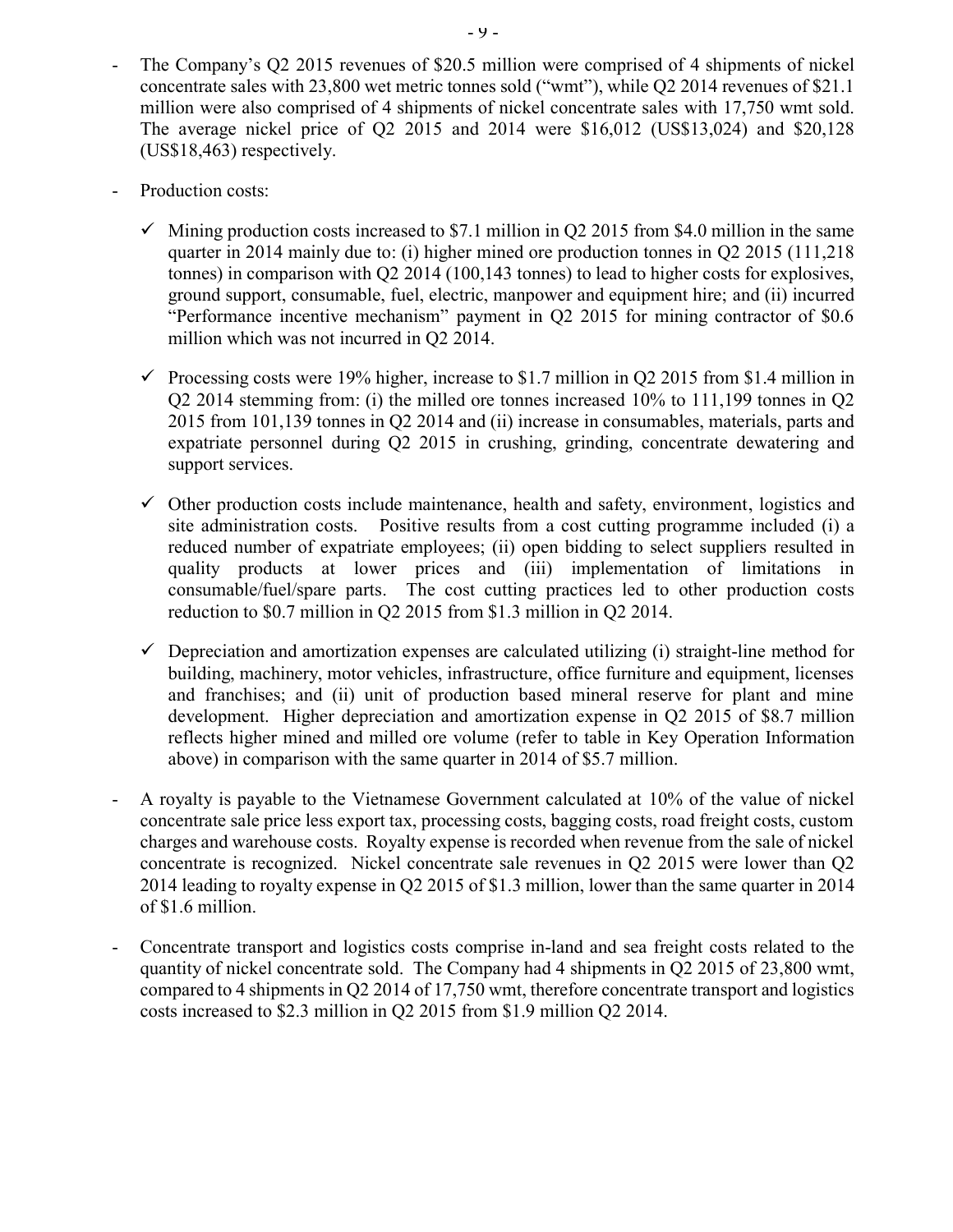- General administrative expenses:
	- $\checkmark$  Salaries, wages and benefits costs increased 40% to \$0.7 million in Q2 2015 from \$0.5 million in Q2 2014 mainly due to: (i) final part of 2014 performance bonuses paid in April 2015; and (ii) directors fees were paid in cash to directors while neither employee bonuses nor directors fees were paid in Q2 2014.
	- $\checkmark$  Taxes and fees include foreign contractor withholding tax ("FCT"), environment protection fees ("EPT") and mine rights grant fee ("MRGF"). EPT were calculated based on actual exploited ore. MRGF was amortized based on the actual ore quantity that was exploited during the quarter. There was a 22% reduction in taxes and fees to \$0.17 million in Q2 2015 from \$0.22 million in Q2 2014 reflecting reduced FCT, as fewer foreign contractors were utilized and lower paid fees to foreign contractors (mainly to Mancala – mining contractor) in Q2 2015.
	- $\checkmark$  Professional, regulatory and other fees increased to \$0.10 million in O2 2015 from \$0.07 million in the same 2014 quarter.
- Exploration costs increased to \$0.28 million in Q2 2015 from \$0.12 million in Q2 2014 as drilling activities were carried out in 2015 while there was limited exploration activities in 2014.
- Financial expenses reduced to \$0.23 million in 2015 Q2 from \$0.47 million in 2014 Q2 reflecting interest expenses incurred on the remaining US\$14 million loan in Q2 2015 compared with interest expenses incurred for US\$20 million loan in Q2 2014.

Other comprehensive income for the quarter resulted from movements in the US dollar relative to the Canadian dollar as applied to the translation of the Company's Vietnamese subsidiary whose functional currency is the US dollar. The US dollar: Canadian dollar exchange rate increased to 1.229 at June 30, 2015 from 1.090 at June 30, 2014. The movement between quarters was significant and resulted in other comprehensive expense of \$7.7 million in Q2 2015 compared with income of \$0.3 million in Q2 2014.

# **LIQUIDITY AND CAPITAL RESOURCES**

As at June 30, 2015, the Company had on hand cash and cash equivalents of \$7.5 million (December 31, 2014: \$5.0 million).

Cash generated in operating activities decrease by \$2.4 million to \$5.9 million in Q2 2015 from \$8.3 million in Q2 2014, reflecting a \$7.2 million decrease to loss status in Q2 2015 from income status in Q2 2014 and a \$0.3 million decrease in changes in non-cash working capital, offset by \$4.3 million increase in items not involving cash, related primarily to increased depreciation and amortization.

Cash used in investment activities included \$1.0 million in mine development due to completion of mine development in June 2015 and \$0.7 million in TSF stage 2 construction at Ban Phuc (Q2 2014: \$3.2 million in mine development and \$0.8 million in TSF stage 2).

Cash used in financing activities netted \$0.9 million in Q2 2015 in comparison with cash generated from financial activities of \$0.09 million in Q2 2014. During the second quarter 2015 principal repayments of US\$2.0 million were made on the Ban Phuc project loan, and US\$3 million working capital facility was disbursed.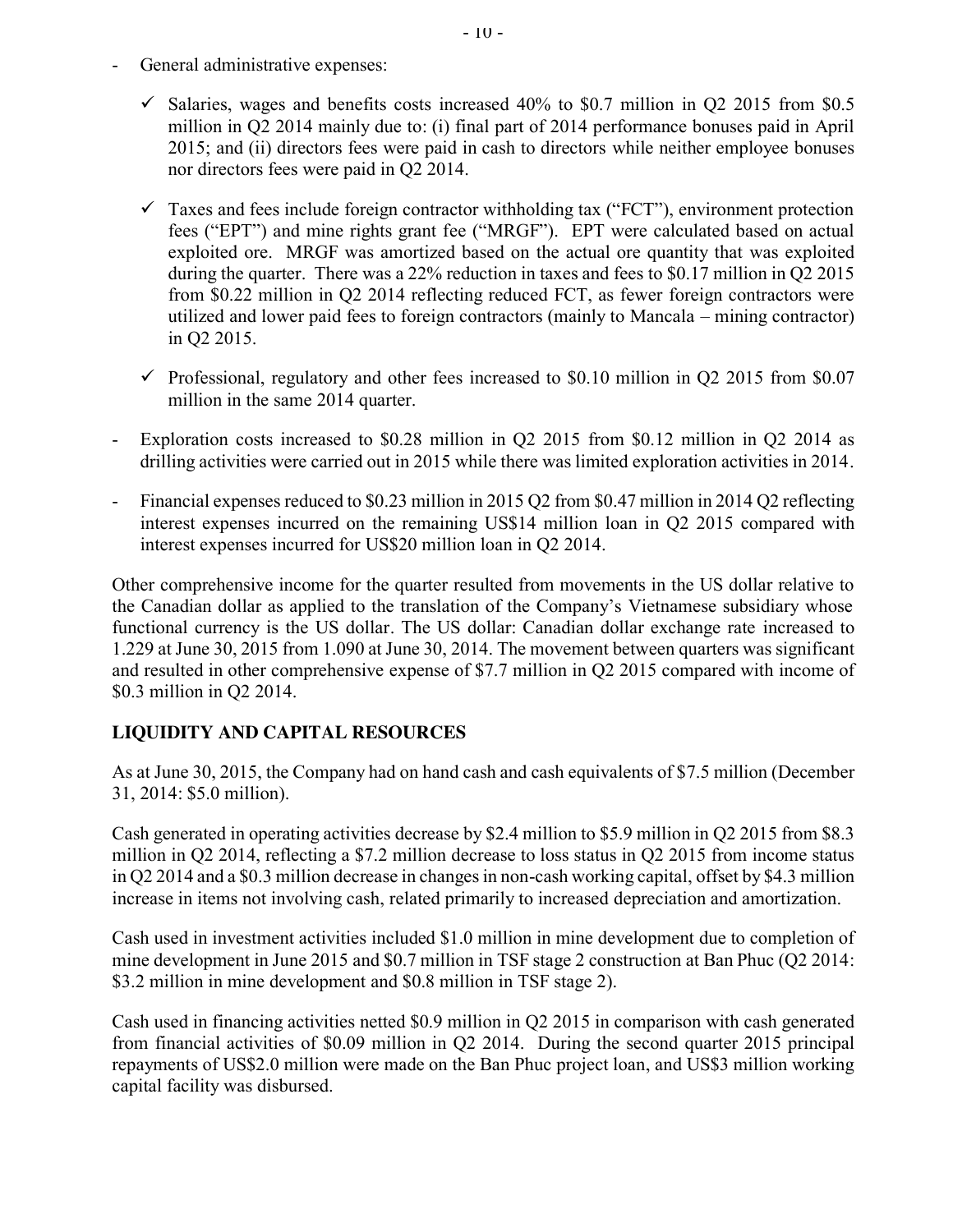#### - 11 -

The Company had the following contractual obligations at June 30, 2015:

|                                                                  | Payment due by period |                     |               |  |  |  |
|------------------------------------------------------------------|-----------------------|---------------------|---------------|--|--|--|
|                                                                  | <b>Total</b>          | Less than 1<br>vear | $1 - 3$ years |  |  |  |
| Bank term loan                                                   | 18,704,821            | 8,711,536           | 9,993,285     |  |  |  |
| Purchase obligations                                             | 7,325,173             | 7,325,173           |               |  |  |  |
| Other obligations<br>(instalment of Mining rights)<br>grant fee) | 2,082,419             | 1,041,210           | 1,041,209     |  |  |  |
| Total                                                            | 28,112,413            | 17,077,919          | 11,034,494    |  |  |  |

## **Summary of Quarterly Results**

|                                    | Jun 30,<br>2015 | Mar 31,<br>2015 | Dec 31,<br>2014 | Sep 30,<br>2014 | Jun 30,<br>2014 | Mar 31,<br>2014 | Dec 31,<br>2013 | Sep 30,<br>2013 |
|------------------------------------|-----------------|-----------------|-----------------|-----------------|-----------------|-----------------|-----------------|-----------------|
| Concentrate                        |                 |                 |                 |                 |                 |                 |                 |                 |
| Sold (dmt)                         | 21,489          | 20,874          | 22,852          | 18,820          | 16,274          | 13,249          | 9,717           | $\overline{0}$  |
|                                    |                 |                 |                 |                 |                 |                 |                 |                 |
| <b>Sale revenues</b>               | \$20,498,526    | \$21,834,182    | \$27,832,825    | \$23,569,721    | \$21,082,872    | \$15,333,509    | \$9,156,036     | \$0             |
| <b>Interest income</b>             | \$30,442        | \$193           | \$317           | \$353           | \$442           | \$799           | \$703           | \$1,282         |
| Other income                       | \$0             | \$0             | \$(35,142)      | \$35,142        | \$0             | \$0             | \$0             | \$0             |
| <b>Royalty</b>                     | \$1,284,405     | \$1,835,316     | \$(545,329)     | \$2,046,033     | \$1,551,005     | \$1,436,656     | \$1,424,438     | \$0             |
| <b>Production costs</b>            | \$18,159,474    | \$18,248,466    | \$20,082,195    | \$14,912,606    | \$11,878,791    | \$13,114,406    | \$5,491,766     | \$0             |
| Concentrate                        |                 |                 |                 |                 |                 |                 |                 |                 |
| transport                          | \$2,262,188     | \$2,318,985     | \$2,534,278     | \$1,758,856     | \$1,855,448     | \$1,562,535     | \$985,835       | \$0             |
| <b>&amp;logistics</b><br>General & |                 |                 |                 |                 |                 |                 |                 |                 |
| administrative<br>expenses         | \$1,618,823     | \$1,848,306     | \$1,811,978     | \$1,487,500     | \$1,344,126     | \$1,645,679     | \$(1,873,658)   | \$5,731,272     |
|                                    |                 |                 |                 |                 |                 |                 |                 |                 |
| <b>Exploration</b>                 | \$284,833       | \$156,206       | \$716,599       | \$230,025       | \$117,977       | \$139,989       | \$(163,690)     | \$270,588       |
| Net Income/                        |                 |                 |                 |                 |                 |                 |                 |                 |
| (Loss)                             | \$(3,309,734)   | \$(2858,930)    | \$2,761,410     | \$2,838,547     | \$3,865,914     | \$(2,960,852)   | \$2,632,191     | \$(6,266,805)   |
| <b>Income</b> (Loss)               |                 |                 |                 |                 |                 |                 |                 |                 |
| per share (non-                    |                 |                 | \$0.00          |                 |                 |                 |                 |                 |
| diluted)<br>Income (Loss)          | \$0.00          | \$0.00          |                 | \$0.00          | \$0.01          | \$(0.00)        | \$0.00          | $(\$0.01)$      |
| per share                          |                 |                 |                 |                 |                 |                 |                 |                 |
| (diluted)                          | \$0.00          | \$0.00          | \$0.00          | \$0.00          | \$0.01          | \$(0.00)        | \$0.00          | $(\$0.01)$      |
| <b>Total Assets</b>                | \$64,233,860    | \$74,928,390    | \$74,919,826    | \$76,668,832    | \$76,929,889    | \$73,901,030    | \$73,177,413    | \$62,266,090    |

## **SIGNIFICANT ACCOUNTING POLICIES AND ESTIMATES**

In the application of the group's accounting policies, which are described in Note 4 of the Notes to the Consolidated Financial Statements, management is required to make judgments, estimates, and assumptions about carrying values of assets and liabilities that are not readily apparent from other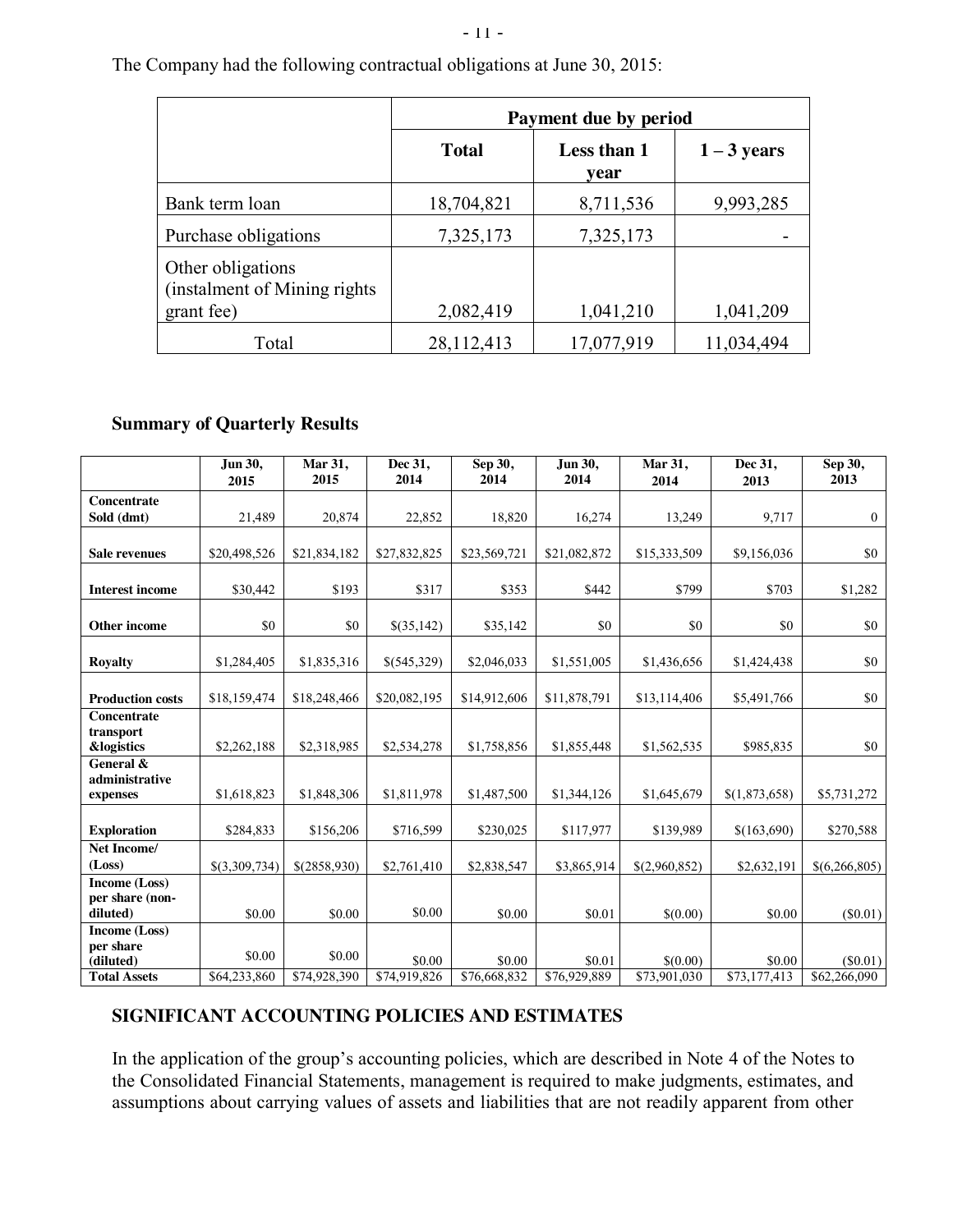sources. The estimates and associated assumptions are based on historical experience and various other factors that are believed to be reasonable under the circumstances, the results of which form the basis of making the judgments. Actual results may differ from these estimates.

The estimates and underlying assumptions are reviewed on an ongoing basis. Revisions to accounting estimates are recognized in the period in which the estimate is revised if the revision affects only that period or in the period of the revision and future periods if the revision affects both current and future periods.

The following are the critical judgments that management has made in the process of applying the group's accounting policies and that have the most significant effect on the amounts recognized in the Financial Statements:

### **Basis of presentation**

The consolidated financial statements have been prepared in accordance with International Financial Reporting Standards. The consolidated financial statements include the accounts of the Company and its wholly owned subsidiaries, AMR Nickel and Asian Nickel Exploration Limited and its 90% owned BPNM joint venture which is fully consolidated. The Company's presentation currency is Canadian dollars. The functional currency of AMR and its subsidiaries AMR Nickel Limited and Asian Nickel Exploration Limited is the Canadian dollar, while the U.S dollar is the functional currency of its subsidiary BPNM.

### **Going Concern**

Management has determined that the Company will be able to continue as a going concern for the foreseeable future and realize its assets and discharge its liabilities and commitments in the normal course of business, and therefore, these financial statements have been prepared on a going concern basis and do not reflect any adjustments that may be necessary if the Company is unable to continue as a going concern.

As at June 30, 2015, the Company has cash and cash equivalents of \$7.5 million and working capital of \$16.1 million. During the quarter ended June 30, 2015, the Company realized a net loss of \$3.3 million and has an accumulated deficit of \$91.4 million. The Company incurred significant losses and negative cash flow from operations in the years prior to 2015. Whether the Company will maintain profitability and positive cash flow is uncertain and depends on numerous factors including but not limited to production level, production cost, ore grade, metallurgy, and nickel price. The factors indicate the existence of a material uncertainty that casts significant doubt about the Company's ability to continue as a going concern. Management secured a new working capital credit facility for US\$3 million on May 25, 2015 and is negotiating additional financing to pursue its business objective.

The business of mining and exploring for minerals involves a high degree of risk and there can be no assurance that current operations, including exploration programs, will result in profitable mining operations. The recoverability of the carrying value of exploration and development properties and the Company's continued existence is dependent upon the preservation of its interest in the underlying properties, the discovery of economically recoverable reserves, the achievement of profitable operations, the ability of the Company to raise additional financing, if necessary, or alternatively upon the Company's ability to dispose of its interest on an advantageous basis. Changes in future conditions could require material write-downs of the carrying values.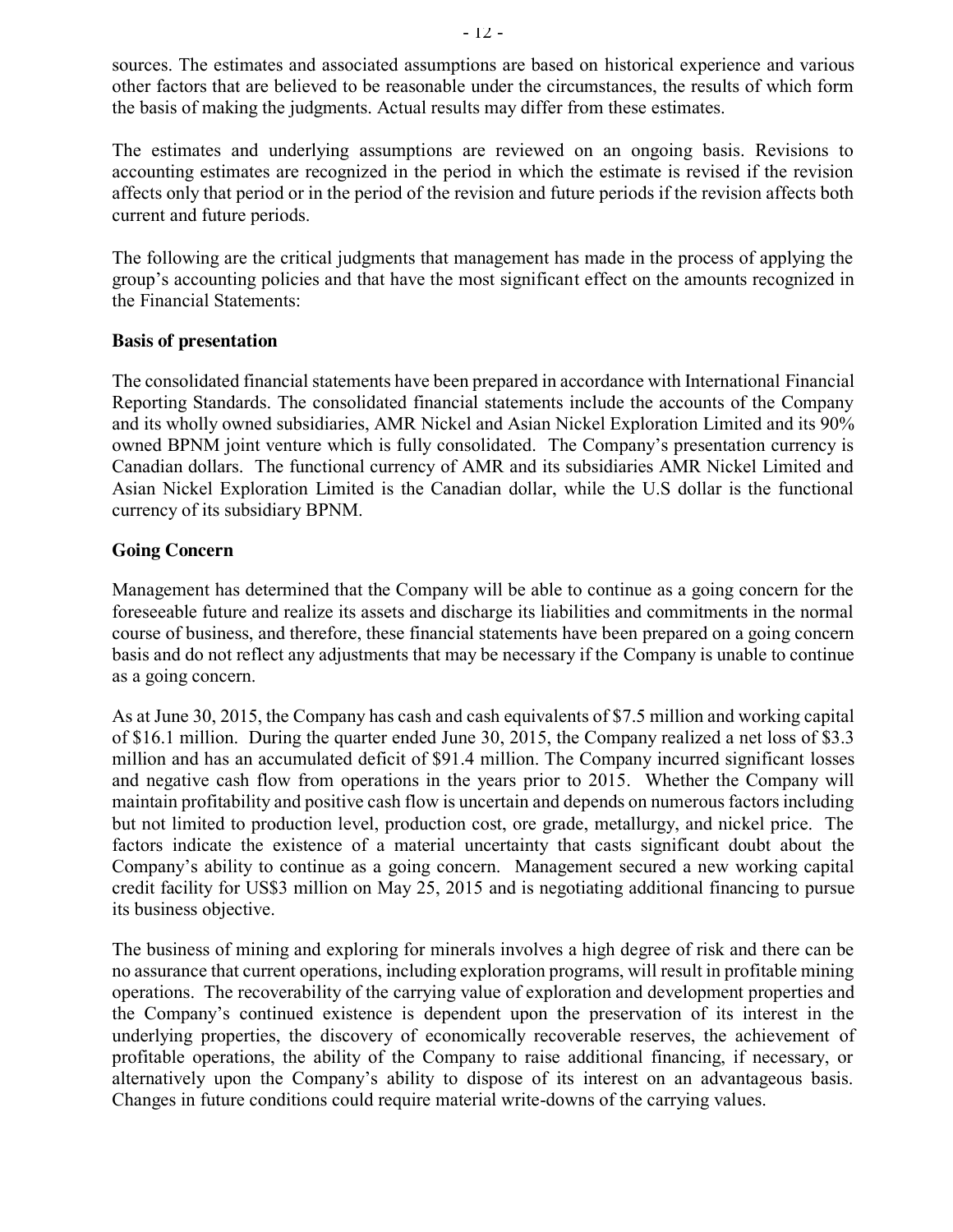### **Asset Impairment**

Non-financial assets including property, plant and equipment and evaluation assets are assessed at each reporting date to determine whether there are any indicators that the carrying amounts of these assets are impaired or may require a reversal of impairment.

To determine fair value, management assesses the recoverable amount of the assets using the net present value of expected future cash flows. The assessment of fair values requires the use of judgments and assumptions for estimated recoverable production, long term commodity prices, discount rates, rehabilitation costs, future capital requirements and operating performance. Changes in any of these judgments or assumptions could result in a significant difference between the carrying amount and fair value of these assets.

### **Provision for rehabilitation costs**

The Company is required to decommission, rehabilitate and restore mines and processing sites at the end of their producing lives to a condition acceptable to the relevant authorities. The provision has been calculated taking into account the estimated future obligations including the costs of dismantling and removal of facilities, restoration and monitoring of the affected areas. The provision for future restoration costs is the estimate agreed with the expenditure required to settle the restoration obligation at the reporting date.

At June 30, 2015, there is a provision for rehabilitation of \$429,677 (2014: \$315,960).

### **Ore reserve estimates**

Estimates of recoverable quantities of reserves include assumptions on commodity prices, exchange rates, discount rates and production costs for future cashflows. It also involves assessment and judgment of difficult geological models. The economic, geological and technical factors used to estimate ore reserves may change from period to period. Changes in ore reserves affect the carrying values of mine properties, property, plant and equipment and the provision for rehabilitation assets. Ore reserves are integral to the amount of depreciation and amortization that will be charged to the Consolidated Statement of Operations and Comprehensive Loss.

#### **Share-based compensation**

The Company has a share option plan, under which the fair value of all share-based awards is estimated using the Black-Scholes Option-Pricing Model at the grant date and amortized over the vesting periods. An individual is classified as an employee when the individual is an employee for legal or tax purposes or provides services similar to those performed by a direct employee, including directors of the Company. Share-based payments to non-employees are measured at the fair value of the goods or services received or the fair value of the equity instruments issued if it is determined the fair value of the goods or services cannot be reliably measured and are recorded at the date the goods or services are received. The amount recognized as an expense is adjusted to reflect the number of awards expected to vest.

Upon the exercise of the share purchase options, consideration paid together with the amount previously recognized in the share-based payment reserve is recorded as an increase to share capital. Charges for share purchase options that are forfeited before vesting are reversed from the sharebased payments reserves. For those share purchase options that expire or are forfeited after vesting, the amount previously recorded in share-based payments reserve is transferred to deficit.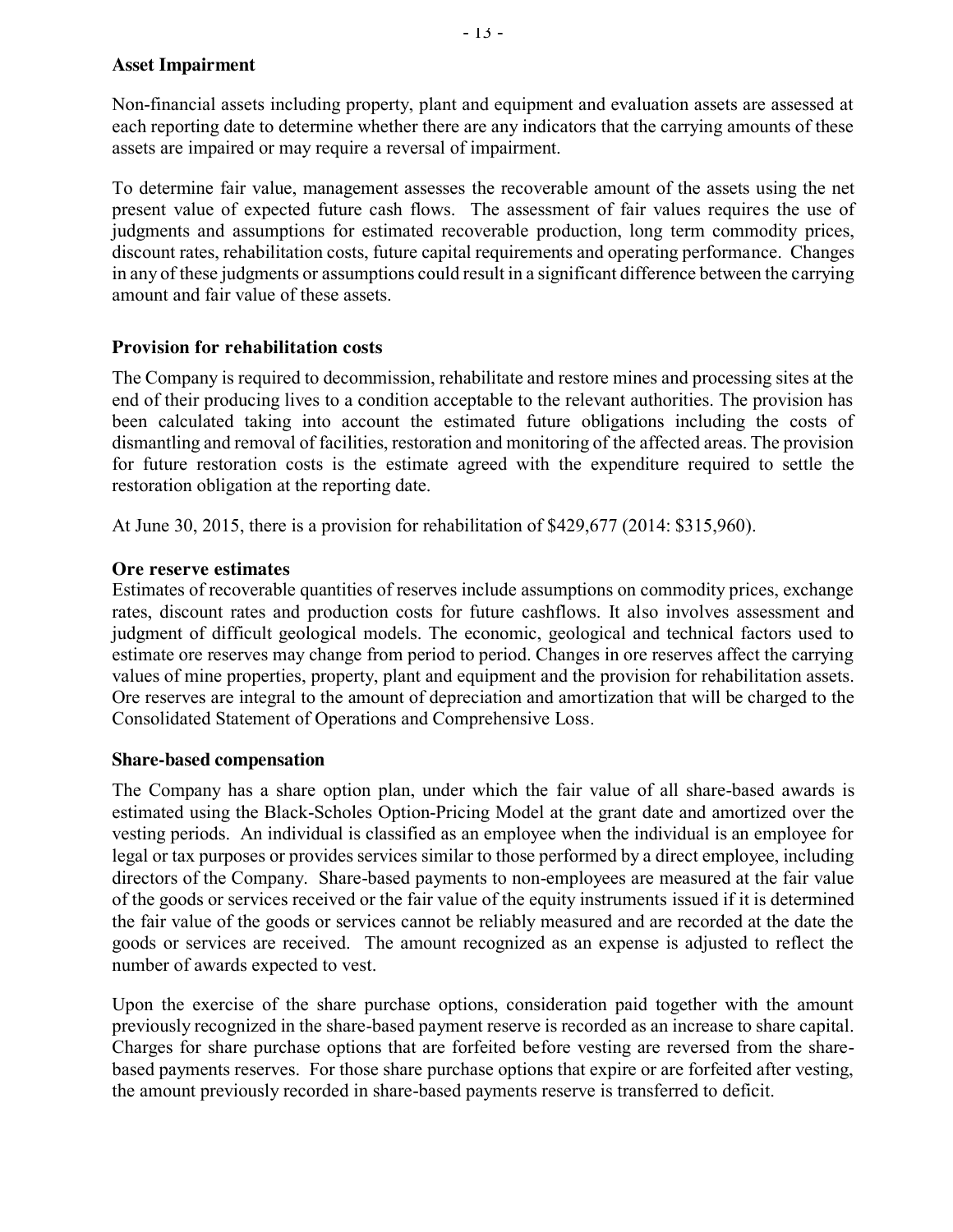During the second quarter 2015, the Company recorded share-based compensation expense of \$4,202 compared with \$181,311 in the same quarter in 2014. There were no forfeiture and expiry of options in quarter 2, 2015 and 2014 and therefore no amounts were transferred from Share based payment reserve to Deficit.

### **Off-Balance Sheet Arrangements**

The Company does not have any off-balance sheet arrangements at June 30, 2015.

## **Future Accounting Policies**

A number of new standards, amendments to standards and interpretations, are not yet effective for the quarter ended June 30, 2015. The following pronouncements are those that the Company considers most significant and are not intended to be a complete list of new pronouncements that may affect the financial statements.

## *IFRS 9, Financial Instruments*

In November 2009, the IASB issued IFRS 9, *Financial Instruments*, as the first step in its project to replace IAS 39, *Financial Instruments: Recognition and Measurement*. On July 24, 2014 the IASB issued the complete IFRS 9. IFRS 9 retains but simplifies the mixed measurement model and establishes two primary measurement categories for financial assets: amortized cost and fair value. The basis of classification depends on an entity's business model and the contractual cash flows of the financial asset.

Classification is made at the time the financial asset is initially recognized, namely when the entity becomes a party to the contractual provisions of the instrument

IFRS 9 amends some of the requirements of IFRS 7, *Financial Instruments: Disclosures*, including added disclosures about investments in equity instruments measured at fair value in other comprehensive income, and guidance on the measurement of financial liabilities and de-recognition of financial instruments. The mandatory effective date of IFRS 9 is for annual periods beginning on or after January 1, 2018 with early adoption permitted, and must be applied retrospectively with some exemptions permitted. The Company is currently assessing the impact of adopting IFRS 9 on its consolidated financial statements.

# *IFRS 15, Revenue from Contracts with Customers*

On May 28, 2014, the IASB issued IFRS 15. The new standard is effective for annual periods beginning on or after January 1, 2017 with early adoption permitted. IFRS 15 will replace IAS 11 *Construction Contracts*, IAS 18 *Revenue*, IFRIC 13 *Customer Loyalty Programmes*, IFRIC 15 Agreements for the Construction of Real Estate, IFRIC 18 Transfer of Assets from Customers and SIC 31 Revenue – Barter Transactions Involving Advertising Services.

The standard contains a single model that applies to contracts with customers and two approaches to recognizing revenue: at a point in time or over time. The model features a contract-based fivestep analysis of transactions to determine whether, how much and when revenue is recognized. New estimates and judgmental thresholds have also been introduced, which may affect the amount and/or timing of revenue recognized.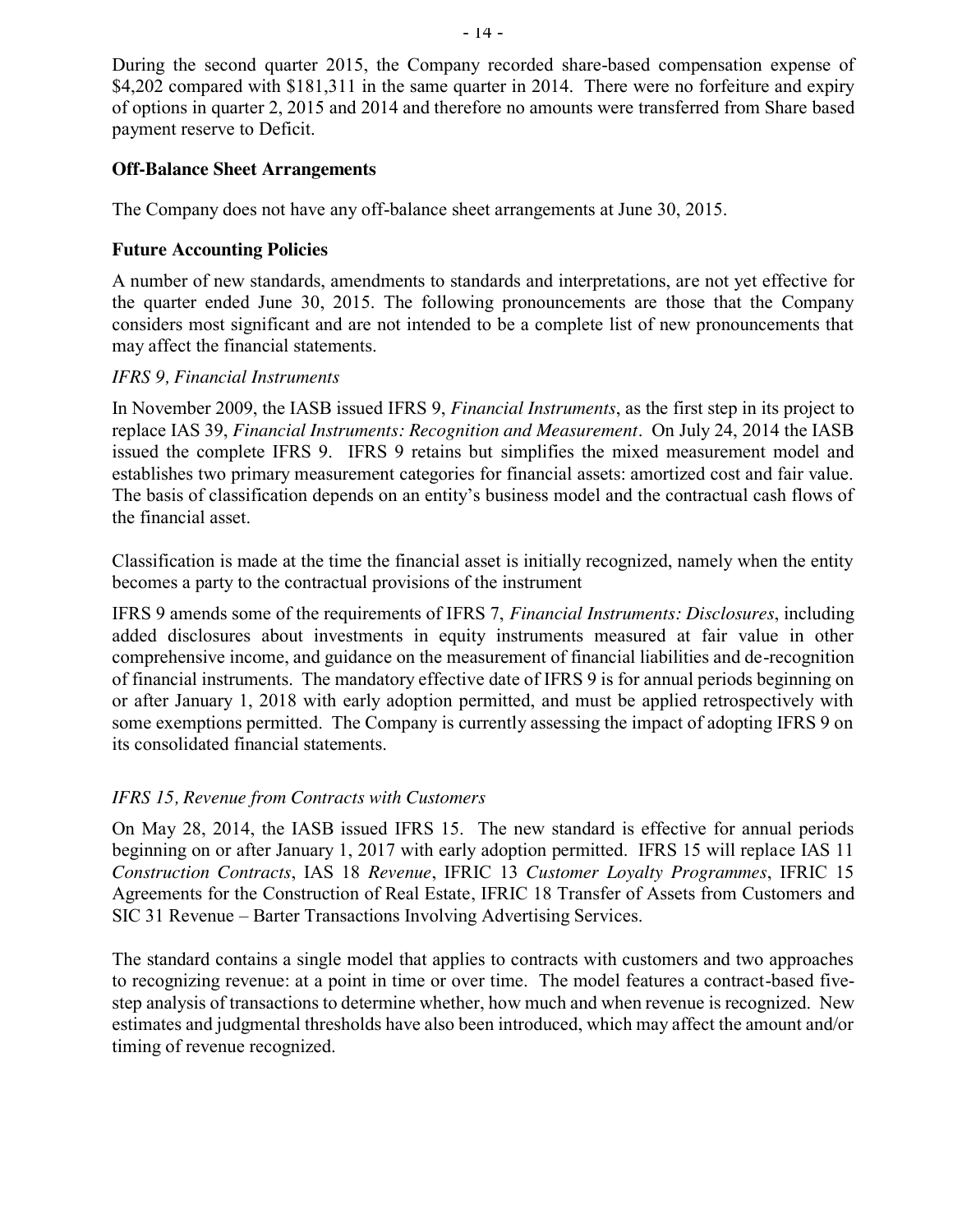The Company intends to adopt IFRS 15 in its consolidated financial statements for the annual period beginning on January 1, 2017. The extent of the impact of adoption of the standard has not yet been determined.

### *Amendments to IAS 1, Presentation of Financial Statements*

On December 18, 2014, the IASB issued amendments to IAS 1 as part of its major initiative to improve presentation and disclosure in financial reports. The amendments are effective for annual periods beginning on or after January 1, 2016 with early adoption permitted. The Company intends to adopt these amendments in its financial statements for the annual period beginning on January 1, 2016. The extent of the impact of adoption of the amendments has not yet been determined.

### **TRANSACTIONS WITH RELATED PARTIES**

### **Directors**

During quarter ended June 30, 2015, certain Directors received its fees in cash of \$60,410 for Q1 2015. Director fees for Q2 2015 of \$61,829 were accrued and paid in cash subsequent to quarter end.

### **Key management**

Salary paid to key management persons during the second quarter 2015 totalled \$207,359 (2014: \$181,523). No share options were granted to key management during either the second quarter of 2015 or 2014.

#### **Pala Investment Limited**

During 2012 Pala Investment Limited (Pala) became a controlling shareholder of the Company.

On May 25, 2012, Pala purchased 108,333,333 units of the Company for gross proceeds of \$6,500,000. Each unit consisted of one common share and one half of one common share purchase warrant which entitles Pala to purchase one common share at a price of \$0.10 until May 25, 2017. Concurrently with this private placement, Pala purchased 49,481,600 AMR shares from the previous controlling shareholder. Following these transactions two Pala nominees were appointed to the Company's board of directors.

On December 18, 2012 Pala purchased 150,000,000 common shares of the Company under a private placement.

On December 20, 2012 Pala announced that they had purchased 25,891,581 shares of the Company by way of a share purchase agreement with a third party.

On March 28, 2013 Pala purchased 158,845,081 common shares of the Company pursuant to the excise of it basic subscription privilege in full under the Company's rights offering. In addition Pala purchased 88,762,232 common share of the Company pursuant to a standby commitment provided as part of the rights offering and disposed of 11,500,000 common shares. Subsequent to these purchases and sales Pala owned and controlled, directly or indirectly 569,813,827 common shares of the Company.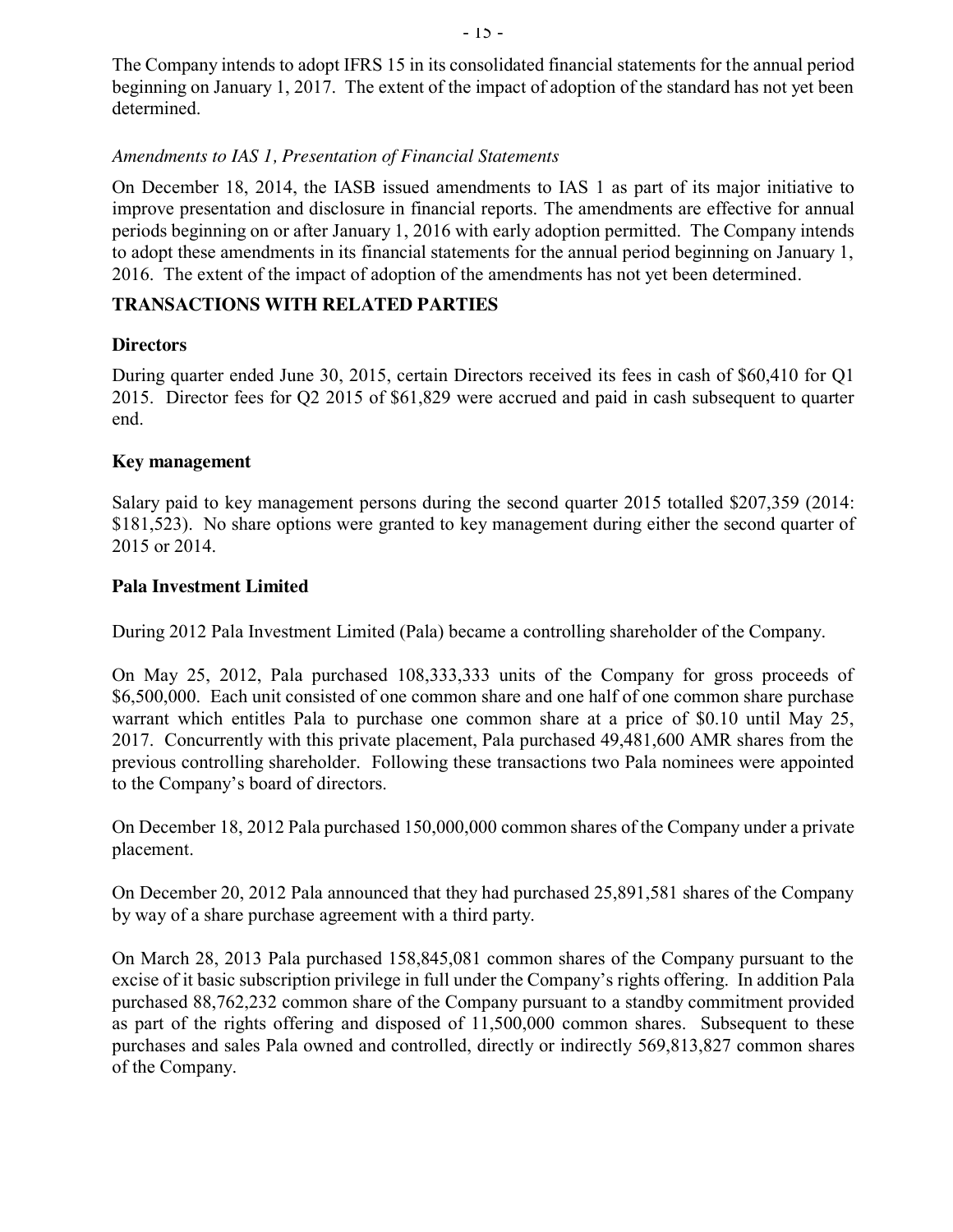### **RISK FACTORS**

Because of the nature of its business, the operations of the Company are subject to a number of risks, including the following, any one or all of which could have a material adverse effect on the Company and its business:

#### **Dependence on the Ban Phuc Nickel Project**

AMR is primarily focused on the development of the Ban Phuc mine. AMR does not own any significant assets other than those related to AMR's ownership interest in the mine which is AMR's only mineral property and represents AMR's only immediate potential for future generation of revenues. Unless AMR acquires additional property interests, any adverse developments affecting the mine could have a material adverse effect upon AMR and would materially and adversely affect the potential mineral resource production, profitability, financial performance and results of operations of AMR.

#### **Mine Life**

A failure to acquire new mineral properties or expand the mine's mineral resources and mineral reserves will affect the long-term sustainability and potential profitability of AMR.

#### **Risk of the Revocation of Licences and Permits**

Any failure to comply strictly with applicable laws, regulations and local practices relating to mineral rights applications, including for exploration permits and exploitation or mining licenses, and tenure, could result in loss, reduction or expropriation of entitlements, the imposition of additional local or foreign parties as joint venture partners with carried or other interests or enforcement actions against us, including orders issued by regulatory or judicial authorities causing operations to cease or be curtailed, and may include corrective measures requiring capital expenditures, installation of additional equipment, or remedial actions. Furthermore, no assurance can be given that new rules and regulations will not be enacted or that existing rules and regulations will not be applied in a manner, which could limit or curtail production or development. Amendments to current laws and regulations governing operations and activities or mining and milling or more stringent implementation thereof could have a material adverse impact on us.

The occurrence of these various factors and uncertainties cannot be predicted and any of them could have an adverse effect on our operations or profitability.

#### **Additional funding requirements**

Further exploration and development by the Company will depend upon the Company's ability to obtain necessary permits and also financing through the joint venturing of projects, equity financing, debt financing or other means. There is no assurance that the Company will be successful in obtaining the required permits, financing or obtaining such financing on acceptable terms. Failure to obtain required financing on a timely basis or on acceptable terms could have a material adverse effect on the Company's financial conditions, results of operations and liquidity and could cause the Company to forfeit all of parts of its property and reduce or terminate its operations.

Sales of substantial amounts of the Common Shares, or the availability of such Common Shares for sale, could adversely affect the prevailing market prices for the Company's securities. A decline in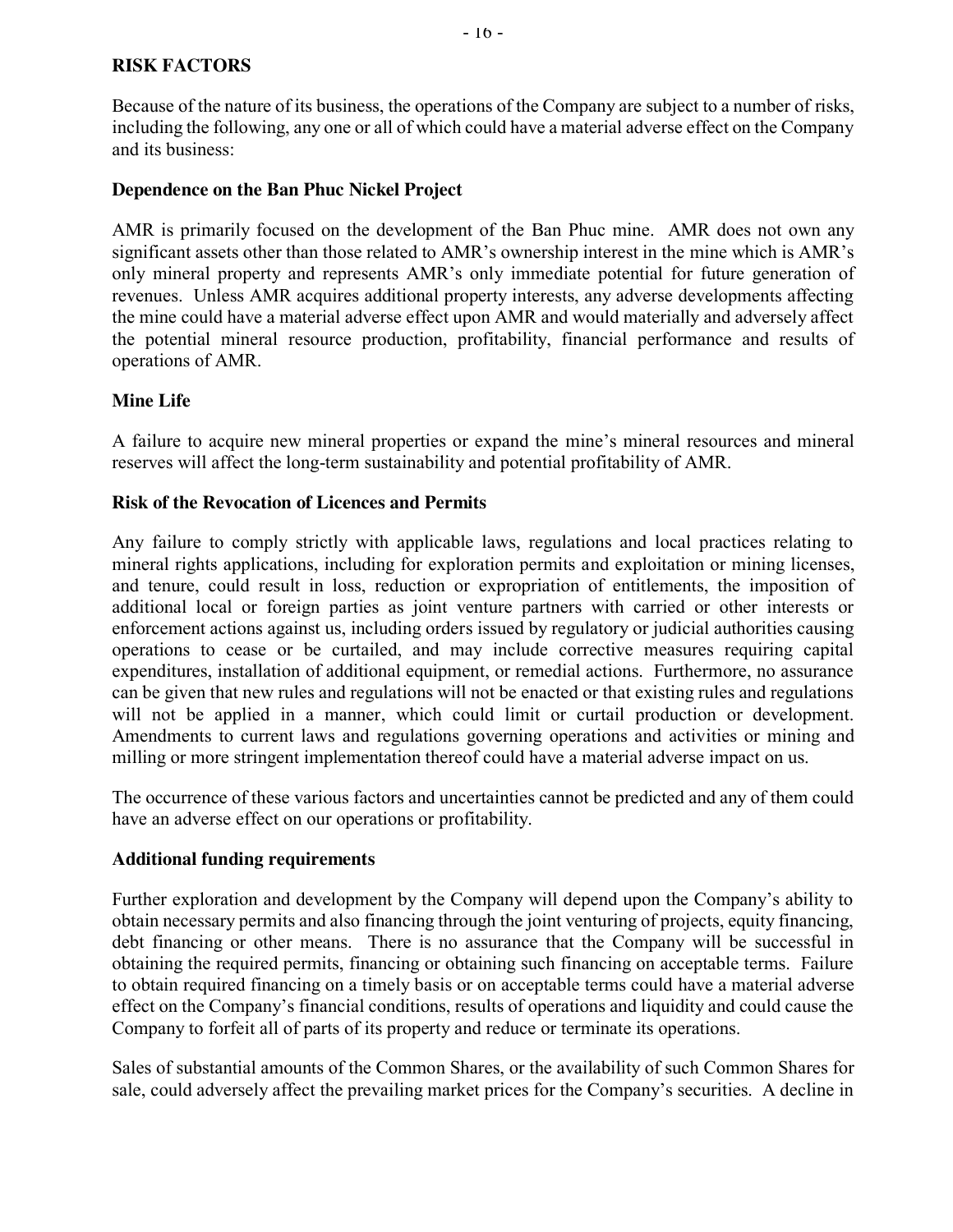the market prices of the Company's securities could impair its ability to raise additional capital through the sale of new Common Shares should the Company desire to do so.

AMR may incur substantial costs in pursuing future capital requirements, including investment banking fees, legal fees, accounting fees, securities law compliance fees, printing and distribution expenses and other costs. The ability to obtain needed financing may be impaired by such factors as the capital markets (both generally and in the nickel industry in particular), the location of the Project in Vietnam and the price of nickel on the commodities markets (which will impact the amount of asset-based financing available) and/or the loss of key management personnel. Further, if the price of nickel on the commodities markets decreases, then potential revenues from the Project will likely decrease and such decreased revenues may increase the requirements for capital. If AMR is unable to obtain additional financing as needed, it may be required to reduce the scope of its operations or anticipated expansion, forfeit its interest in some or all of its properties, incur financial penalties or reduce or terminate its operations.

#### **The Company has entered into an off-take agreement with a single customer for all of the production from the Project.**

In April 2008, BPNM entered into the Off-Take Agreement for all of the concentrate production from the Project from the currently defined resources. Jinchuan is a large Chinese enterprise, but there are no guarantees that Jinchuan will ultimately be able to purchase the nickel concentrate produced by the Project. The Off-Take Agreement also granted Jinchuan a first refusal option on additional nickel concentrates that BPNM may produce from new projects other than the Project. As such, AMR's total number of customers will for the immediate future remain limited and expose AMR to counterparty risks associated with the financial condition of Jinchuan. As a result of this reliance on a small number of customers, AMR could be subject to adverse consequences if Jinchuan breaches its purchase commitments. The failure of Jinchuan to purchase the nickel concentrate from the Project in accordance with the terms of the Off-Take Agreement could result in a loss of revenue if AMR is unable to sell the product from the Project to other purchasers. AMR cannot guarantee that it would be able to sell its product in the spot market or that the spot market price will be competitive to those prices that it would be expected to obtain under the Off-Take Agreement. If AMR is unable to satisfy conditions in the Off-Take Agreement or secure binding contracts with other customers, AMR's results of operations and financial condition, could be materially adversely affected.

#### **AMR may not meet its production targets or its cost estimates**

The ability of the Ban Phuc mine to meet nickel production levels is dependent in part on the successful development of mines and/or expansion of mining operations in the future which rely on the accuracy of predicted factors including capital and operating costs, metallurgical recoveries, reserve estimates, and future iron ore prices, as well as accurate feasibility studies, acquisition of land and surface rights and issuance of necessary permits/approvals. Actual production and costs may vary from the estimates for a variety of reasons such as estimates of grade, tonnage, dilution and metallurgical and other characteristics of the iron ore varying in the actual ore mined, revisions to mine plans, risks and hazards associated with mining, adverse weather conditions, unexpected labour shortages or strikes, equipment failures and other interruptions in production capabilities. Production costs may also be affected by increased stripping costs, increases in level of ore impurities, labour costs, raw material costs, inflation and fluctuations in currency exchange rates. Failure to achieve production targets or cost estimates could have a material adverse impact on AMR's sales, profitability, cash flow and overall financial performance.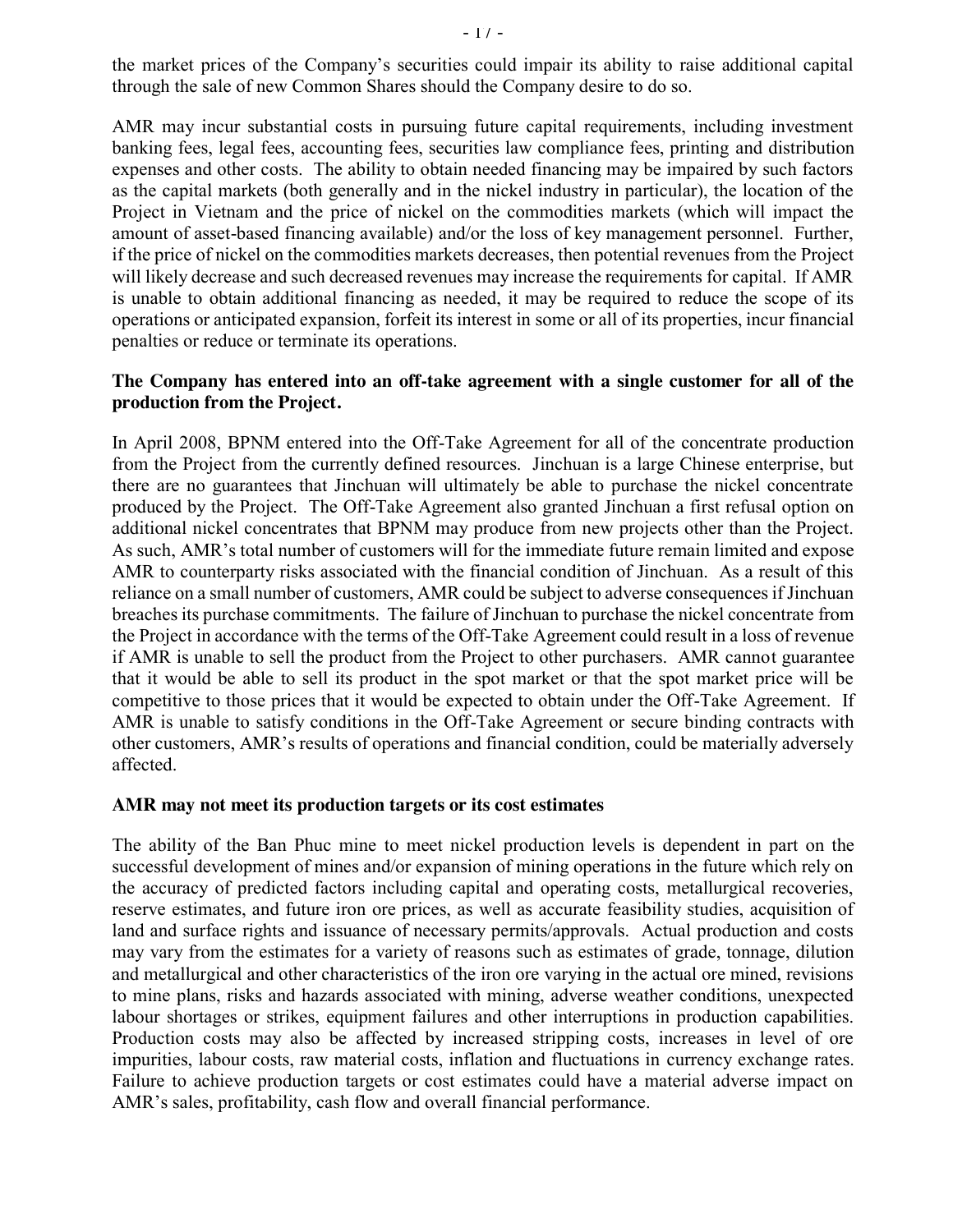#### **Mining operations are vulnerable to supply chain disruptions**

AMR's current and future operations could be adversely affected by shortages of, as well as lead times to deliver, strategic spares, critical consumables and mining equipment. In the past, other mining companies have experienced shortages in critical consumables, particularly as production capacity in the global mining industry has expanded in response to increased demand for commodities, and it has experienced increased delivery times for these items. Shortages of strategic spares, critical consumables or mining equipment, could in the future, result in production delays and productions shortfalls, and increases in prices could result in an increase in both operating costs and the capital expenditure to maintain and develop mining operations.

AMR and other nickel mining companies, have influence over manufacturers and suppliers of these items. In certain cases, there may be only limited suppliers for certain strategic spares, critical consumables or mining equipment who command superior bargaining power relative to AMR, or it could at times face limited supply or increased lead time in the delivery of such items.

If AMR experiences shortages, or increased lead times in delivery of strategic spares, critical consumables or mining equipment, its results of operations and financial condition could be adversely affected.

#### **Political Risk and Economic Instability**

AMR's exploration, development and operation activities occur in Vietnam. As such, AMR may be affected by possible political or economic instability in Vietnam. There can, for example, be no assurance that future political and economic conditions in Vietnam will not result in the government adopting policies respecting foreign ownership and development of interests in mineral resources, which could be adverse to the Company's interests or profitability. The risks include, but are not limited to, terrorism, military repression, fluctuations in currency exchange rates and high rates of inflation. Changes in resource development or investment policies or shifts in political attitude in Vietnam may prevent or hinder AMR's business activities and render the Project unprofitable by preventing or impeding future property exploration, development or mining. Operations may be affected in varying degrees by government regulations with respect to restrictions on production, price controls, export controls, restrictions on repatriation of earnings, royalties and duties, income taxes, nationalization of property or businesses, expropriation of property, maintenance claims, environmental legislation, land use, land claims of local people, water use and mine safety. The laws on foregoing investment and mining are still evolving in Vietnam and it is not known how they will evolve. In particular, the current law on minerals allows the government to announce areas where mining activities are prohibited (or temporarily prohibited) for reasons of national defense, security, protection of historical or cultural sites, scenery or other public interests, subject only to providing fair and equitable treatment in respect of damage caused where mineral activities are being legally conducted therein. The effect of these factors cannot be accurately predicted.

### **Vietnamese tax laws are open to interpretation and, with respect to mining and refining, there are no clear precedents to properly guide AMR's tax policies**

Management of AMR considers that AMR has made adequate provision for tax liabilities to the Vietnamese national, provincial and local authorities based on correspondence with such authorities and on external advice received. However, because Vietnam's tax laws, especially with respect to mining and refining are evolving and open to interpretation, there is a risk that material additional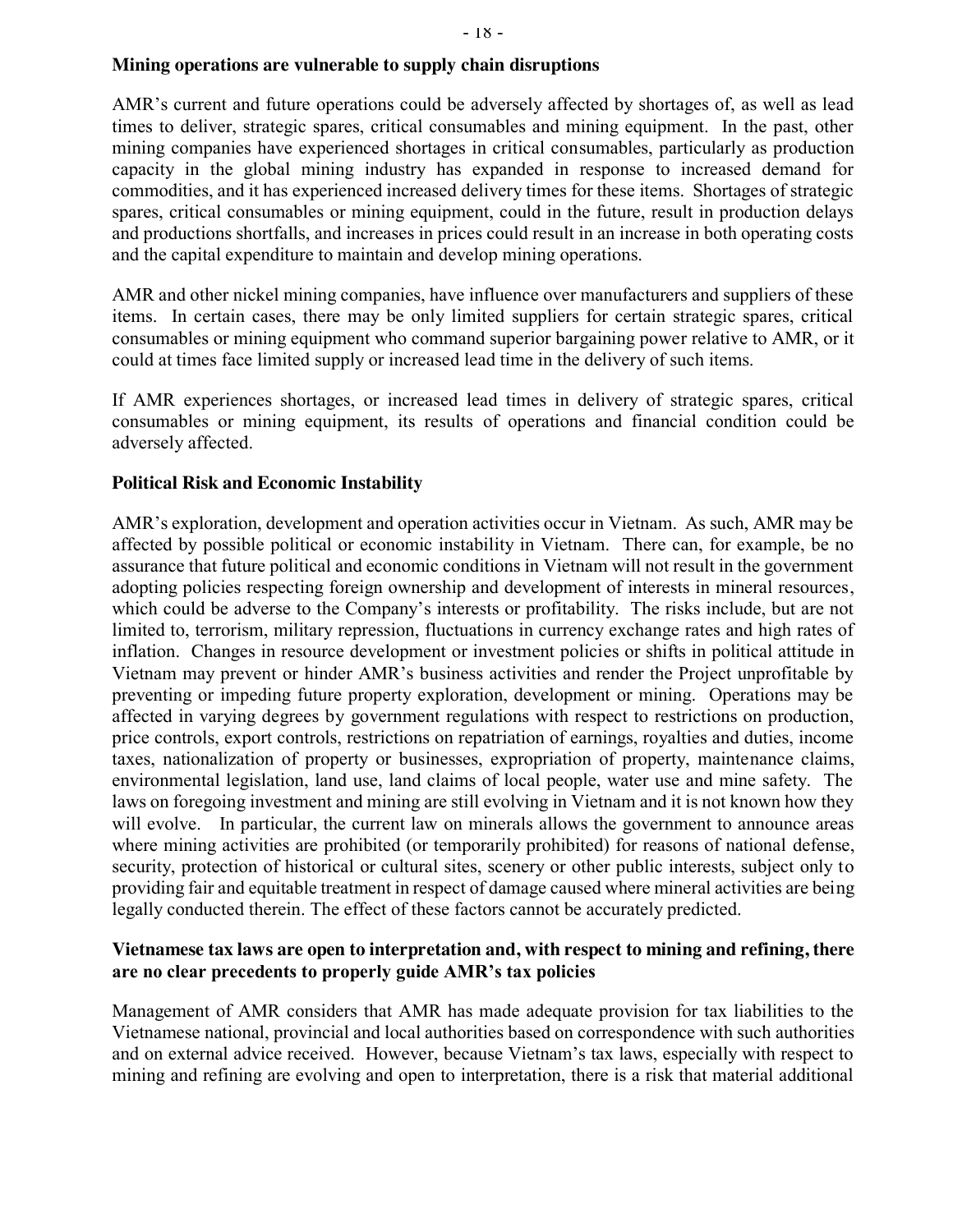### **Mining, processing, development and exploration activities depend, to one degree or another, on adequate infrastructure.**

Reliable roads, bridges, power sources and water supply are important determinants, which affect capital and operating costs. AMR's inability to secure adequate water and power resources, as well as other events such as unusual or infrequent weather phenomena, sabotage, government or other interference in the maintenance or provision of such infrastructure could adversely affect AMR's operations, financial condition and results of operations.

## **AMR is dependent on outside parties for the conduct of its business**

AMR has relied upon consultants, engineers and other service providers and intends to rely on these parties for development, construction, and operating expertise. Substantial expenditures are required to construct mines to establish mineral reserves through drilling, to carry out environmental and social impact assessments, to develop metallurgical processes to extract metal from ore and, in the case of new exploration, to develop the exploration and plant infrastructure at any particular site. If such parties' work is deficient or negligent or is not completed in a timely manner, it could have a material adverse effect on the Project.

AMR currently uses the services of a western mining contractor for ongoing production at Ban Phuc. Increased demand for and cost of contract mining services and equipment could cause project costs to increase and could have a material adverse effect on the Project.

### **Exchange rates**

The profitability of AMR may decrease when affected by fluctuations in the foreign currency exchange rates between the United States dollar, the Canadian dollar, the Australian dollar and the Vietnamese dong. Exchange rate fluctuations affect the costs of development activities that AMR incurs in United States dollars, Australian dollars and Vietnamese dong. AMR does not currently take any steps to hedge against currency fluctuations.

## **Certain directors and officers may have conflicts of interest.**

Certain of the directors and officers of AMR are engaged in, and will continue to engage in, other business activities on their own behalf and on behalf of other companies, including activities involving mining and mineral exploration, and, as a result of these and other activities, such directors and officers of AMR may become subject to conflicts of interest. The BCBCA provides that in the event that a director has an interest in a contract or proposed contract or agreement, the director shall disclose his interest in such contract or agreement and shall refrain from voting on any matter in respect of such contract or agreement unless otherwise provided under the BCBCA. To the extent that conflicts of interest arise, such conflicts will be resolved in accordance with the provisions of the BCBCA.

## **Illiquid market for AMR's securities**

AMR shares are highly illiquid and cannot be easily sold in the market without significant risk of a loss in value. Further contributing to AMR's illiquidity, is the fact that a small group of shareholders currently hold over 88% of its Common Shares. There can be no assurance that an active market for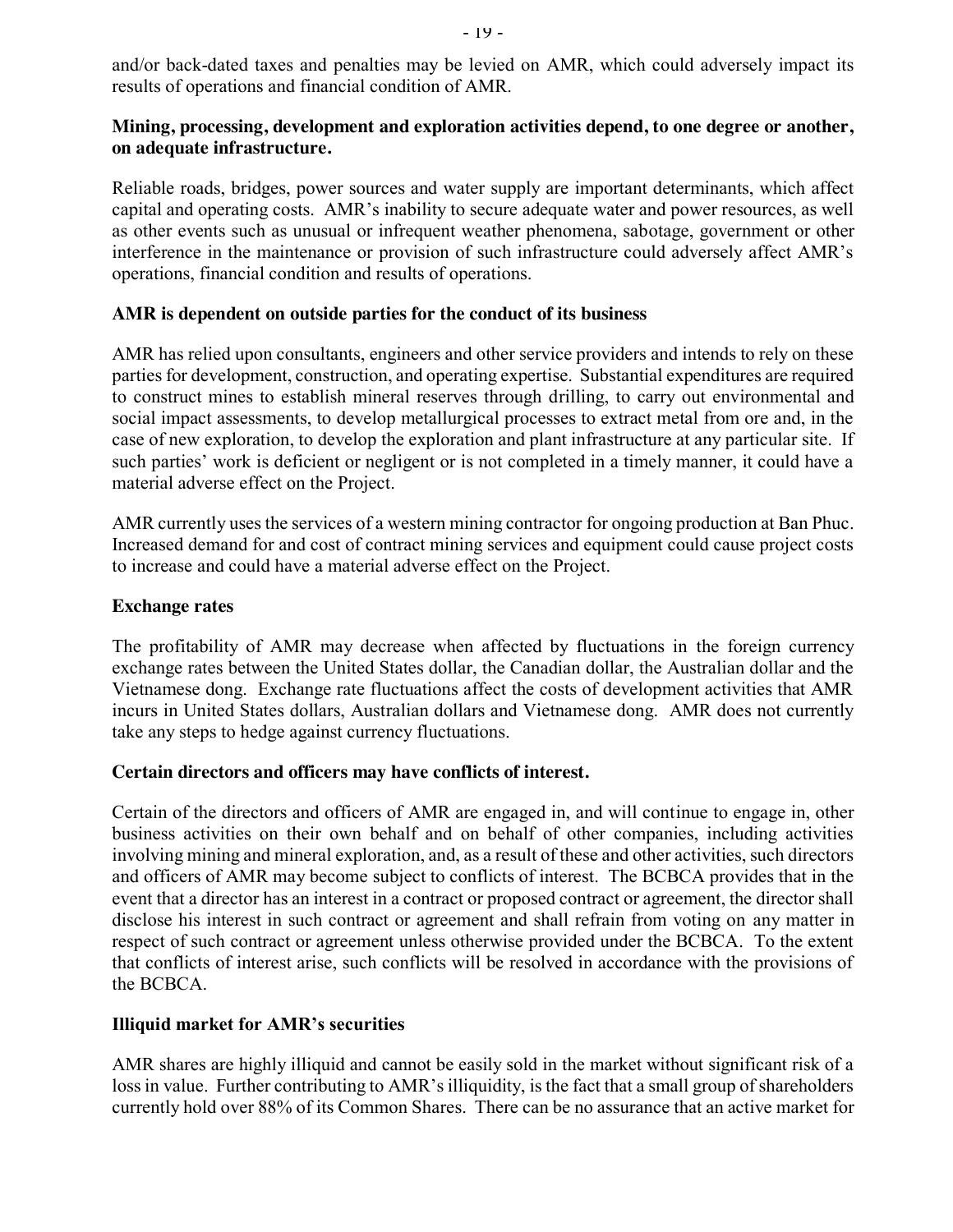AMR's securities will develop. In addition, the market price of the securities of AMR at any given point in time may not accurately reflect the long-term value of AMR. Furthermore, responding to any events or circumstances resulting from the risk factors described herein could result in substantial costs and divert management's attention and resources.

#### **Significant Shareholder**

At the date of this report, Pala has control over AMR and its interests may conflict with those of other shareholders. Pala owns, directly 569,813,827 Common Shares, representing approximately 73.1% of the issued and outstanding Common Shares on a non-diluted basis, plus 54,166,667 Common Share purchase warrants, which if exercised, would bring Pala's ownership interest in the Company to 74.9% on a partially-diluted basis. Pala has a significant influence in any matter coming before a vote of shareholders and Pala alone will be in a position to prevent approval of certain matters requiring shareholder approval. Investors should be aware that votes in respect of the Common Shares may be significantly influenced by a small group of insiders as detailed in the table below. Pala is also able to effect certain fundamental changes to AMR in accordance with the BCBCA because it is able to, on its own, meet the applicable 66 2/3% voting threshold for shareholder approval to effect such changes.

| <b>Shareholder</b>                                  | <b>Number of Common</b><br>$Shares^{(1)}$ | <b>Percentage of Common</b><br><b>Shares Outstanding</b> |  |  |
|-----------------------------------------------------|-------------------------------------------|----------------------------------------------------------|--|--|
| Pala Investments Limited                            | 569,813,827                               | 73.1%                                                    |  |  |
| Melior Resource Inc                                 | 47,272,727                                | $6.1\%$                                                  |  |  |
| Lion Selection Group Limited <sup>(2)</sup>         | 39,950,288                                | $5.1\%$                                                  |  |  |
| Malaysia Smelting Corporation Berhad <sup>(3)</sup> | 31,297,661                                | $4.0\%$                                                  |  |  |
| <b>Total</b>                                        | 641,061,776                               | 82.2%                                                    |  |  |

**Notes:**

(1) Based on information posted on SEDI as of August 14, 2015.

- (2) Of the 39,950,288 Common Shares, 16,666,666 are held by Lion Selection Group Limited and 23,283,622 are held by its affiliate Asian Lion Limited, an entity which is controlled by Lion Selection Group Limited.
- (3) Pala has a right of first refusal to purchase the Common Shares held by MSC, which if exercised would bring Pala's ownership to 601,111,488 Common Shares, representing approximately 77.1% on a non-diluted basis and 78.6% on a partially diluted basis, if it exercises its 54,166,667 Common Share purchase warrants.

## **Mining industry**

The exploration for and development of mineral deposits involves significant risks, which even a combination of careful evaluation, experience and knowledge may not eliminate. While the discovery of a mineral deposit may result in substantial rewards, few properties that are explored are ultimately developed into producing mines. Major expenses may be required to locate and establish mineral reserves, to develop metallurgical processes and to construct mining and processing facilities at a particular site. It is impossible to ensure that the activities currently planned by the Company will result in profitable commercial mining operations. Whether a mineral deposit will be commercially viable depends on a number of factors, some of which are: the particular attributes of the deposit, such as size, grade and proximity to infrastructure; metal prices, which are highly cyclical; and government regulations, including regulations relating to prices, taxes, royalties, land tenure, land use, importing and exporting of minerals and environmental protection. The exact effect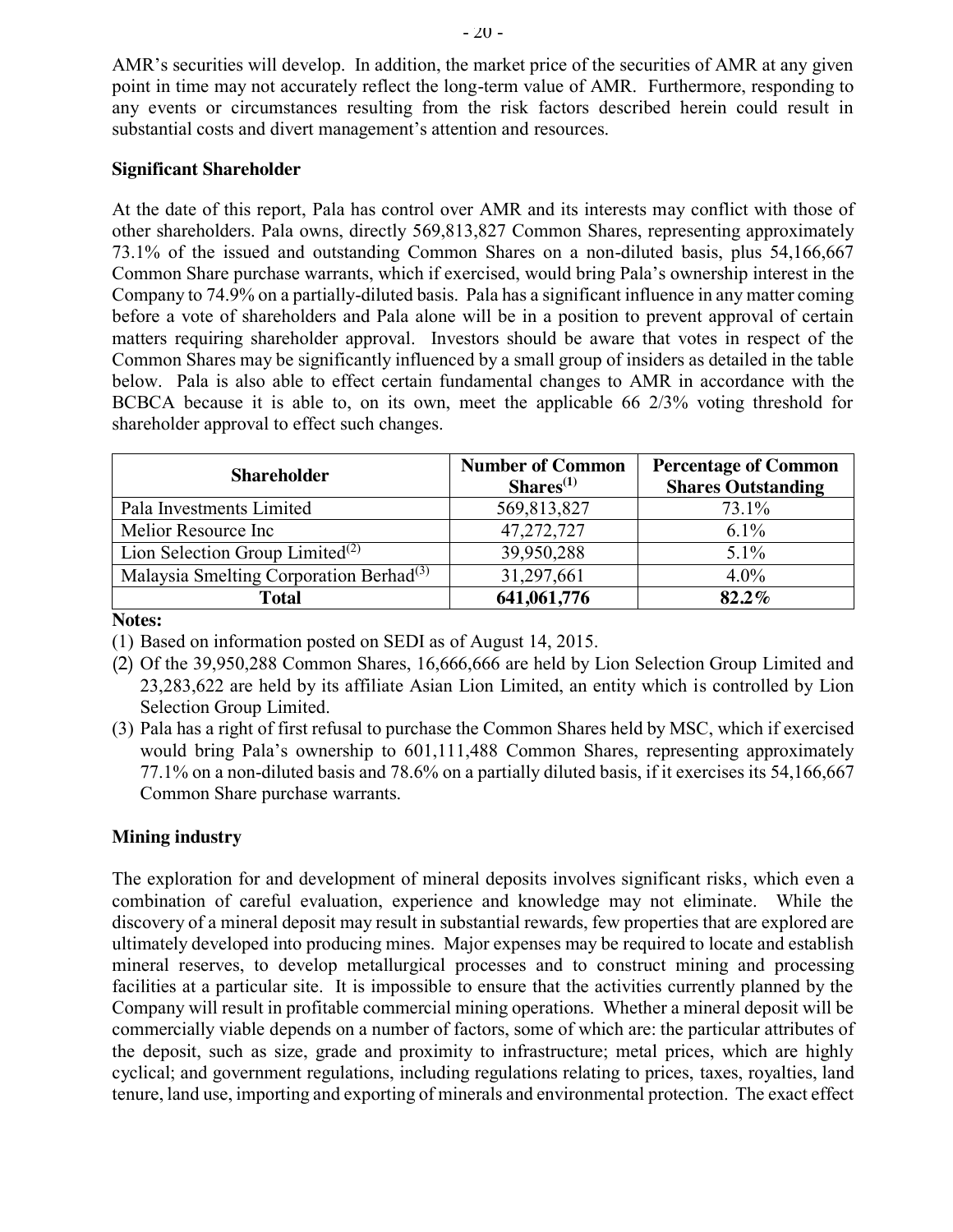of these factors cannot accurately be predicted, but in combination they could result in the Company not receiving an adequate return on invested capital.

The Company's activities are subject to all the hazards and risks normally encountered in the exploration for, and development and production of minerals, including unusual and unexpected geologic formations, seismic activity, rock bursts, cave-ins, flooding and other conditions involved in the drilling and removal of material, any of which could result in damage to, or destruction of, mines and other producing facilities, damage to life or property, environmental damage and possible legal liability. Milling operations are subject to hazards such as equipment failure or failure of retaining dams around tailings disposal areas, which may result in environmental pollution and consequent liability.

#### **Limited production revenues; history of losses**

To date, the Company has only limited production revenue from mining operations, as commercial production at Ban Phuc commenced late in 2013. There can be no assurance that significant additional losses will not occur in the near future or that the Company will be profitable in the future. The Company's operating expenses and capital expenditures may increase in subsequent years as the costs for consultants, personnel and equipment associated with advancing exploration, development and commercial production of its properties are incurred. The amounts and timing of expenditures will depend on the progress of ongoing exploration and development, the results of consultant's analysis and recommendations, the rate at which operating losses are incurred, the execution of any joint venture agreements with strategic partners, the Company's acquisition of additional properties and other factors, many of which are beyond the Company's control.

#### **Uncertainty of resource and reserve estimates**

The figures presented for both mineral resources and mineral reserves in this document are only estimates. The estimating of mineral resources and mineral reserves is a subjective process and the accuracy of mineral resource and mineral reserve estimates is a function of the quantity and quality of available data, the accuracy of statistical computations, and the assumptions used and judgments made in interpreting available engineering and geological information. There is significant uncertainty in any mineral resource or reserve estimate and the actual deposits encountered and the economic viability of a deposit may differ materially from the Company's estimates.

Estimated mineral resources and mineral reserves may have to be re-estimated based on changes in mineral prices, further exploration or development activity or actual production experience. This could materially and adversely affect estimates of the volume or grade of mineralization, estimated recovery rates or other important factors that influence mineral resource or mineral reserve estimates. Market price fluctuations for metals, increased production costs or reduced recovery rates or other factors may render the Company's present reserves uneconomical or unprofitable to develop. A reduction in estimated reserves could require material write-downs in investment in the affected mining property and increased amortization, reclamation and closure charges.

Mineral resources are not mineral reserves and there is no assurance that any resource estimate will ultimately be reclassified as proven or probable reserves. Mineral resources which are not mineral reserves do not have demonstrated economic viability.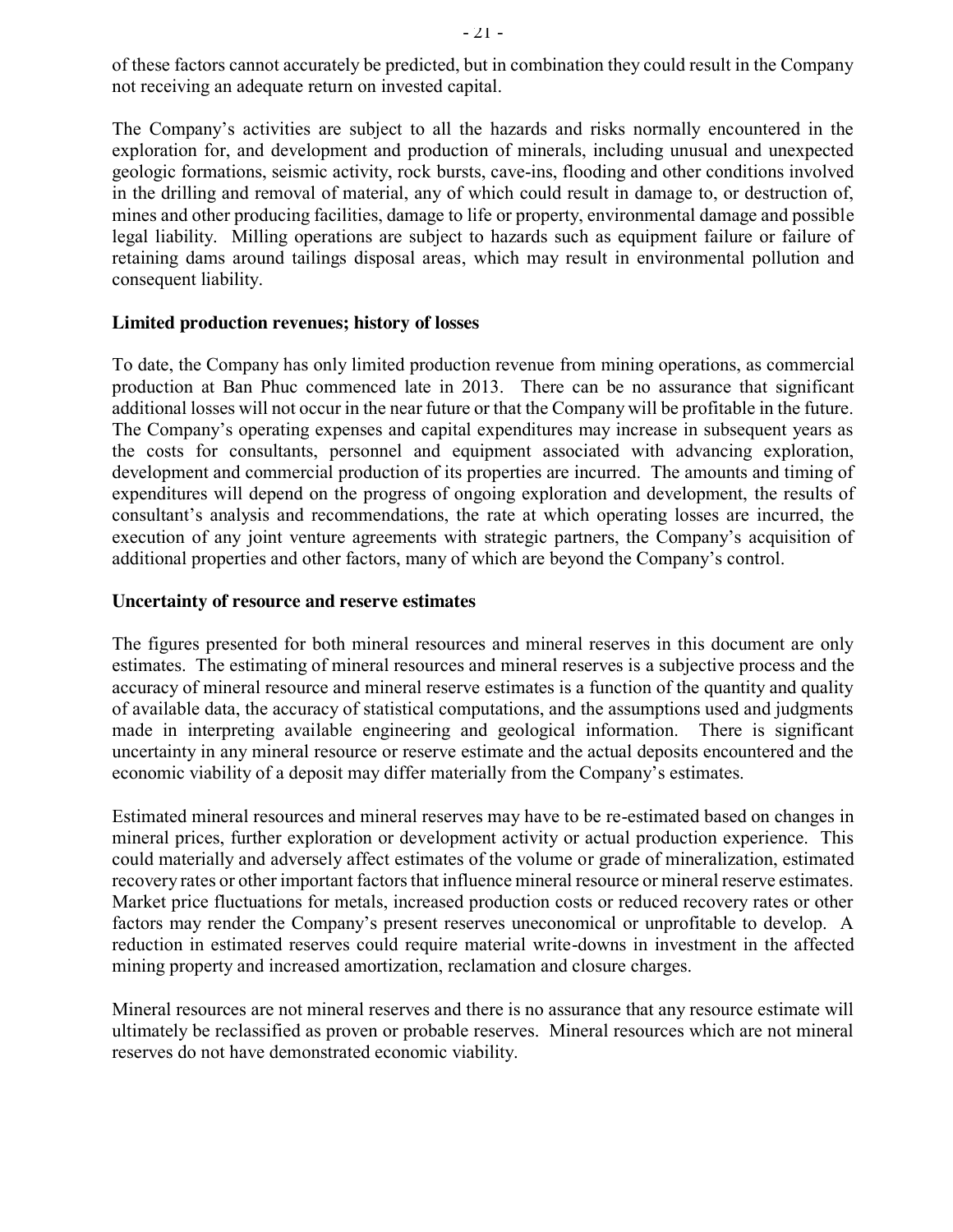#### **Uncertainty relating to inferred mineral resources**

Inferred mineral resources cannot be converted into mineral reserves as the ability to assess geological continuity is not sufficient to demonstrate economic viability. Due to the uncertainty which may attach to inferred mineral resources, there is no assurance that inferred mineral resources will be upgraded to resources with sufficient geological continuity to constitute proven and probable mineral reserves as a result of continued exploration.

### **Competition**

The mining business is competitive in all of its phases. The Company competes with numerous other companies and individuals, including competitors with greater financial, technical and other resources than the Company, in the search for and the acquisition of attractive mineral properties. The Company's ability to acquire properties in the future will depend not only on its ability to develop the Project, but also in its ability to select and acquire other suitable producing properties or prospects for mineral exploration or development. There can be no assurance that the Company will be able to compete successfully with others in acquiring such properties or prospects.

#### **Insurance and uninsured risks**

The Company's business is subject to a number of risks and hazards generally, including adverse environmental conditions, industrial accidents, labour disputes, unusual or unexpected geological conditions, ground or slope failures, cave-ins, changes in the regulatory environment and natural phenomena such as inclement weather conditions, floods and earthquakes. Such occurrences could result in damage to its mineral properties or production facilities, personal injury or death, environmental damage to the Company's properties or the properties of others, delays in development or mining, monetary losses and possible legal liability.

While the Company has obtained certain insurance to protect itself against the potential risks associated with its operations, the Company may not be able to maintain insurance to cover such risks at economically feasible premiums and such insurance coverage may not continue to be available or may not be adequate to cover any resulting liability. Moreover, insurance against risks such as environmental pollution or other hazards as a result of exploration and production is not generally available to the Company or to other companies in the mining industry on acceptable terms. The Company might also become subject to liability for pollution or other hazards which may not be insured against or which the Company may elect not to insure against because of premium costs or other reasons. Losses from these events may cause the Company to incur significant costs that could have a material adverse effect upon its financial performance and results of operations.

#### **Government regulation**

The Company's exploration, development and operating activities are subject to various laws governing prospecting, mining, development, production, taxes, labour standards and occupational health, mine safety, toxic substances, land use, water use, land claims of local residents and other matters. Although the Company's planned activities will be carried out in accordance with all applicable rules and regulations, there can be no assurance that new rules and regulations will not be enacted or that existing rules and regulations will not be applied in a manner which could limit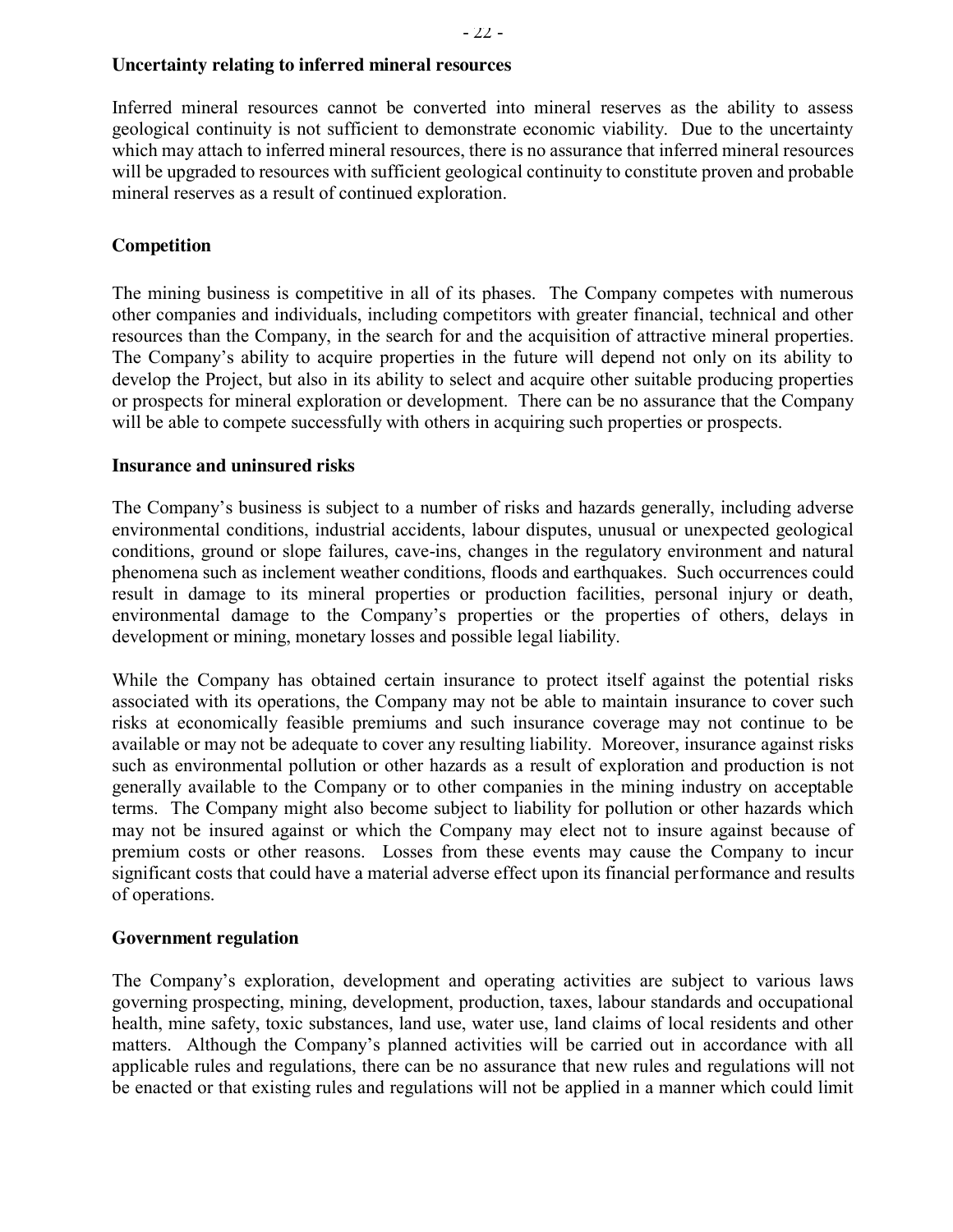or curtail such planned activities with materially adverse impacts on financial performance and profitability.

The mineral rights and interests of the Company are subject to obtaining government approvals, licences and permits, land clearance being completed and land use rights being obtained. Such approvals, licences and permits and the completion of land clearance and obtaining of land use rights are, as a practical matter, subject to the discretion of the government or governmental officials. No assurance can be given that the Company will be successful in obtaining or maintaining any or all of the various approvals, licences and permits in full force and effect without modification or revocation. To the extent such approvals are required and not obtained, the Company may be curtailed or prohibited from continuing or proceeding with planned activities.

Failure to comply with applicable laws, regulations and permitting requirements may result in enforcement actions thereunder, including orders issued by regulatory or judicial authorities causing operations to cease or be curtailed, and may include corrective measures requiring capital expenditures, installation of additional equipment, or remedial actions. Parties engaged in mining operations or in the exploration or development of mineral properties may be required to compensate those suffering loss or damage by reason of the mining activities and may have civil or criminal fines or penalties imposed for violations of applicable laws or regulations.

Application of or amendments to current laws and regulations governing operations or more stringent implementation thereof could have a substantial adverse impact on the Company and cause increases in exploration expenses, capital expenditures or production costs or reduction in levels of production at producing properties or require abandonment or delays in development of new mineral properties.

### **Commodity prices**

The Project's success will be dependent to a large degree on the future price of nickel. Commodity prices are subject to significant fluctuation and are affected by a number of factors which are beyond the control of the Company. Such factors include, but are not limited to, interest rates, exchange rates, inflation or deflation, fluctuation in the value of the United States dollar and other foreign currencies, global and regional supply and demand, and political and economic conditions. The price of nickel and other metals has fluctuated widely in recent years, and future price declines could cause any future development and commercial production to be impracticable. Depending on the price of nickel and other metals, projected cash flow from planned mining operations may not be sufficient and the Company could be forced to discontinue any development.

Furthermore, reserve calculations and LOM plans using significantly lower nickel and other metal prices could result in material write-downs of the Company's investment in its mineral asset and increased amortization, reclamation and closure charges.

In addition to adversely affecting the Company's possible future reserve estimates and its financial condition, declining commodity prices may impact operations by requiring a reassessment of the feasibility of continued operations. Such a reassessment may be the result of a management decision or may be required under any financing arrangements related to the Project.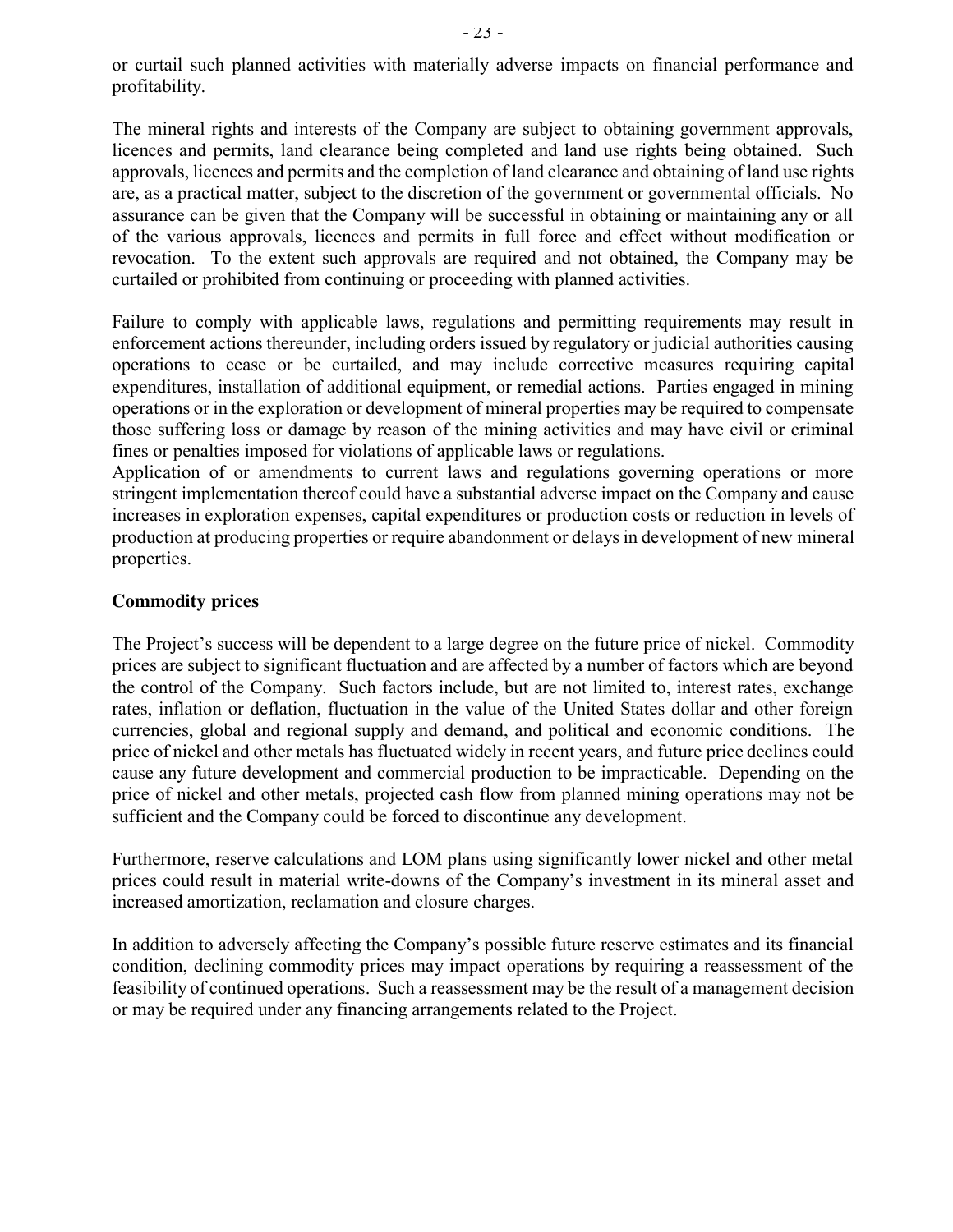## **Commodity hedging**

Currently, the Company does not have a policy to hedge future commodity sales. If put into place, there is no assurance that a commodity hedging program designed to reduce the risk associated with fluctuations in commodity prices will be successful. Hedging may not protect adequately against declines in commodity prices. Although hedging may protect the Company from a decline in commodity prices, it may also prevent the Company from benefiting fully from price increases.

## **Personnel**

The Company is dependent on obtaining and retaining the services of management and skilled personnel. Failure to obtain such services or the loss of them could have a material adverse effect on the Company's operations. There can be no assurance that the required personnel will be available on suitable terms.

# **Environmental risks and hazards**

All phases of the Company's activities will be subject to environmental regulation mandating, among other things, the maintenance of air and water quality standards and land reclamation; and limitations on the generation, transportation, storage and disposal of solid and hazardous waste. Environmental legislation is evolving in a manner which will require stricter standards and enforcement, increased fines and penalties for non-compliance, more stringent environmental assessments of proposed projects and a heightened degree of responsibility for companies and their officers, directors and employees. There can be no assurance that future changes in environmental regulation will not adversely affect the Company's operations.

# **Enforceability of civil liabilities**

Certain of the Company's directors and officers reside outside Canada. Substantially all of the assets of such persons are, and substantially all of the assets of the Company are, located outside Canada. It may not be possible for investors to effect service of process within Canada upon such persons and it may also not be possible to enforce against the Company and/or such persons judgments obtained in Canadian courts predicated upon the civil liability provisions of applicable securities laws in Canada.

## **Litigation risk**

All industries, including the mining industry, are subject to legal claims, with and without merit. The Company may be involved from time to time in various routine legal proceedings, which include labour matters such as unfair termination claims, supplier matters and property issues incidental to its business. Defence and settlement costs can be substantial, even with respect to claims that have no merit. Due to the inherent uncertainty of the litigation process, the resolution of any particular legal proceeding could have a material effect on financial position and results of operations.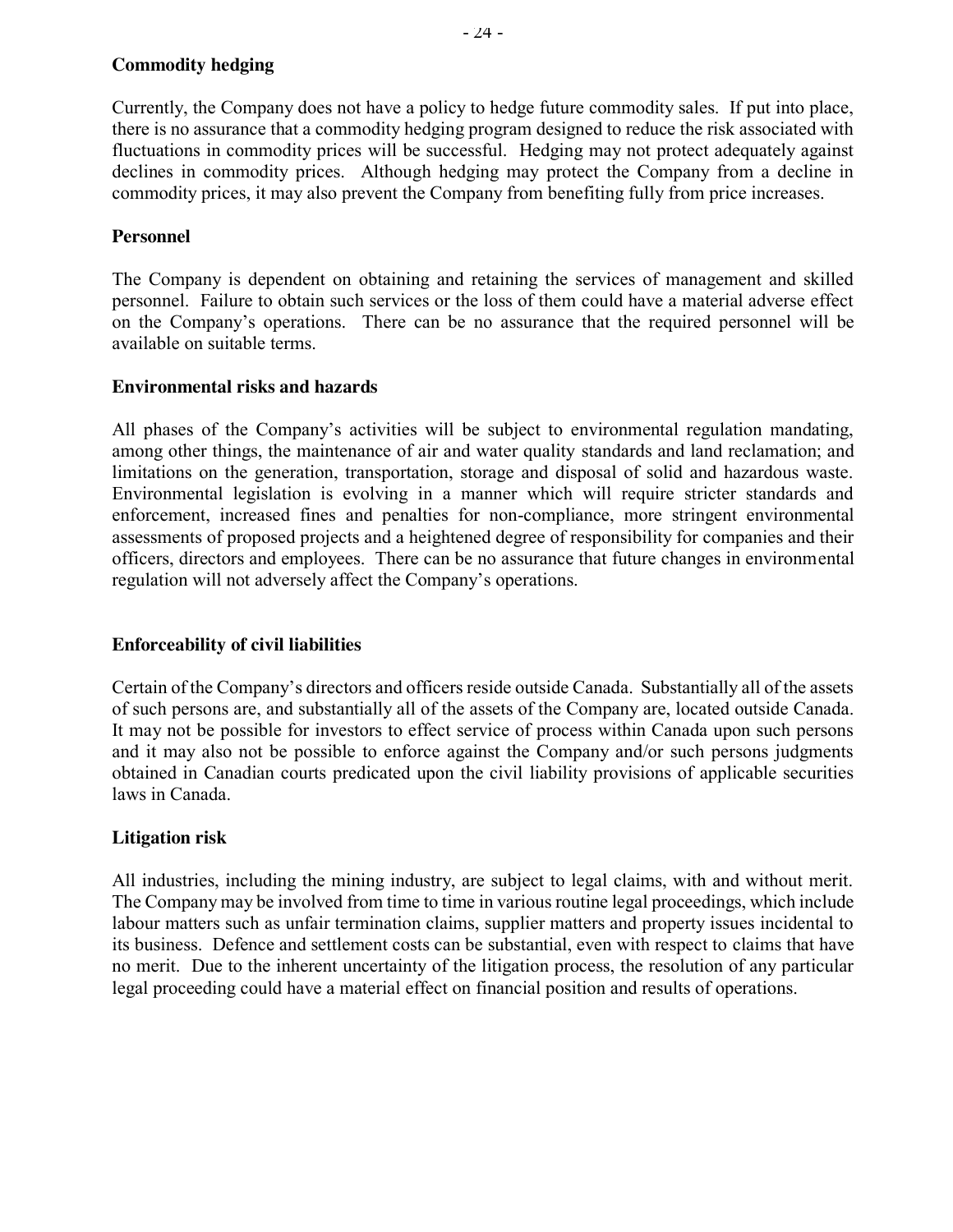#### **The market price for Common Shares cannot be assured**

The market price of a publicly traded stock is affected by many variables, some of which are not directly related to the success of AMR. In recent years, the securities markets have experienced a high level of price and volume volatility, and the market price of securities of many companies, particularly those considered to be junior companies, has experienced wide fluctuations which have not necessarily been related to the operating performance, underlying asset values or prospects of such companies. There can be no assurance that such fluctuations will not affect the price of AMR's securities in the future.

## **FINANCIAL INSTRUMENTS**

The Company's financial instruments consist of cash and cash equivalents, accounts receivable, trade and other payables, and the project financing loan. The fair values of these financial instruments are not materially different from their carrying values.

In respect of credit risk on its bank accounts and investments. Credit risk on bank accounts and short term investments is limited through maintaining the Company's balances with high credit financial institutions. The US\$12 million balance of the project financing is subject to interest rate risk as amounts outstanding are subject to charges at a LIBOR based rate plus 4.5%, payable according to the quoted rate term. The US\$3 million balance of the revolving working capital line is subject to interest rate risk as amounts outstanding are charged interest at 4%.

The Company is exposed to the financial risk related to the fluctuation of foreign exchange rates. The Company has offices in Canada and Vietnam and holds cash in Canadian, United States, and Australian dollars and in Vietnamese Dong.

A significant change in the currency exchange rates between the Canadian dollar relative to the US dollar, the Australian dollar and Vietnamese Dong could have an effect on the Company's results of operations, financial position or cash flows.

With regards to liquidity risk, the Company has in place a planning and budgeting process to aid in determining the funds required to support normal operating requirements on an ongoing basis, including capital development and exploration expenditures. Discussions about going concern are included in Note 1, Nature of operations and going concern, in the annual financial statements.

Nickel prices have historically fluctuated significantly and are affected by numerous factors outside the Company's control, including but not limited to, industrial and retail demand forward sales by producers and speculators, levels of worldwide production and short-term changes in supply. The Company has not engaged in any hedging activities.

## **DISCLOSURE CONTROLS**

In connection with Exemption Orders issued in November, 2007, and revised in December, 2008, by each of the securities commissions across Canada, the Chief Executive Officer and Chief Financial Officer of the Company will file a Venture Issuer Basic Certificate with respect to the financial information contained in the unaudited interim financial statements and the audited annual financial statements and respective accompanying Management's Discussion and Analysis.

In contrast to the certificates under National Instrument ('NI') 52-109 (Certification of disclosure in an Issuer's Annual and Interim Filings), the Venture Issuer Basic Certification does not include